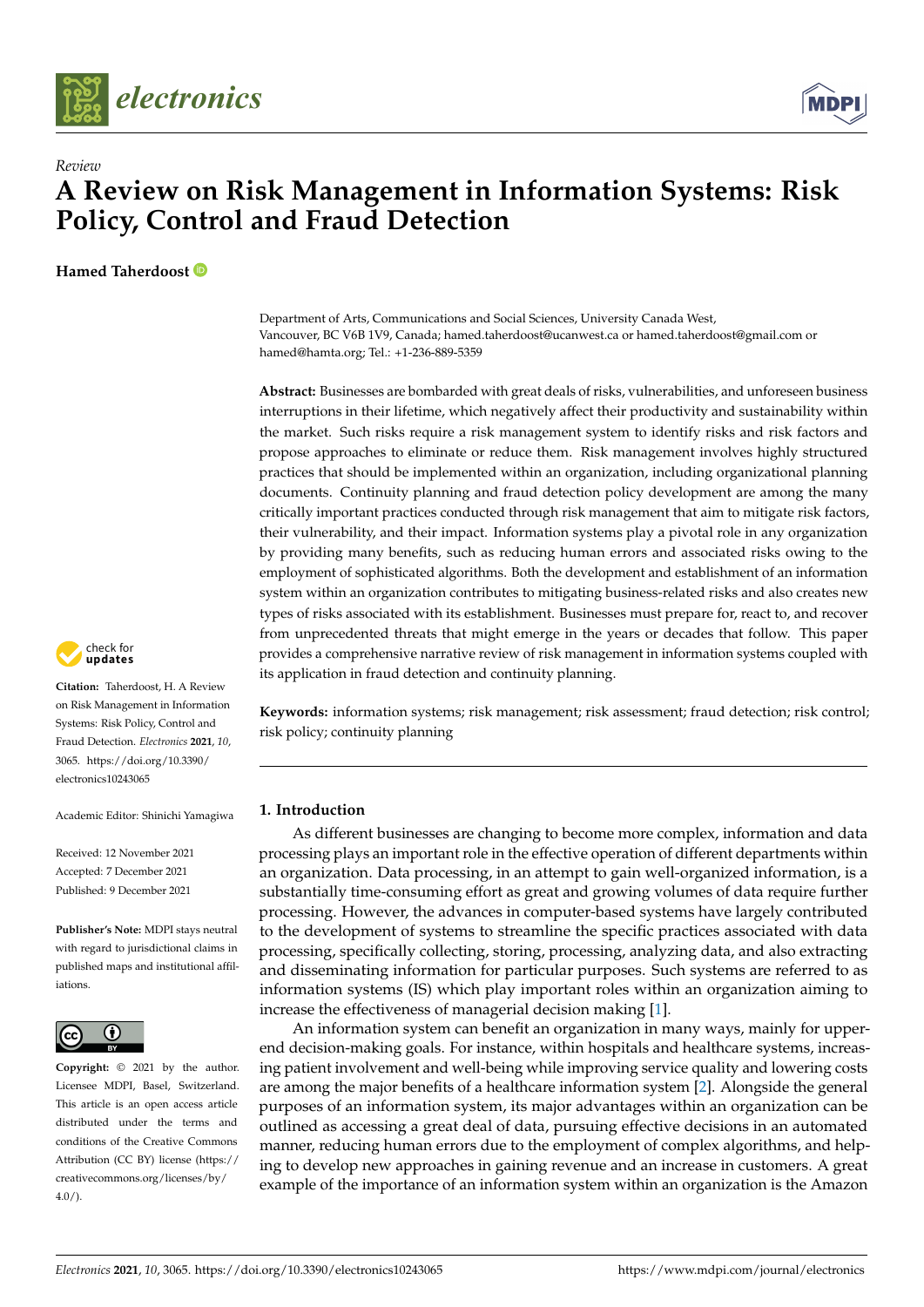E-commerce company [\[3\]](#page-20-2). A specialized integrated information system in Amazon has largely contributed to obtaining a competitive advantage reflected from the enhanced and efficient collection, storage, and analysis of data. One of the noteworthy advantages of Amazon's integrated information system is the decentralized decision-making process which largely contributes to reduced managerial diseconomies [\[1,](#page-20-0)[3,](#page-20-2)[4\]](#page-20-3).

However, aside from the wide range of advantages and success factors that the information system suggests, the establishment of such a system in an organization may bring about several challenges limiting its implementation. Several challenges according to information systems can be listed as follows: (i) the constant changing of technology day by day requiring updated users to be in the learning mode, (ii) security issues related to vendors, banking, and distributing the essential data, intellectual properties, and records of the company, (iii) the inefficient establishment of an information system due to the high costs and expenses associated with it. These challenges coupled with long-listed ones can bring about potential risks substantially affecting an organization's effective performance. The sheer number of risks and risk factors associated with the business and information system establishes a driving force towards developing an organizing framework to manage and further respond to them. Accordingly, risk management practices are widely developed in order to mitigate the associated risk effects and increase the efficient performance of information systems within an organization.

Hence, due to the broad range of advantages risk management provides, it plays an important role in the appropriate functioning of different businesses and organizations. The associated importance is majorly due to the fact that as the different organizations are moving within the information systems area, the risk management considerations become highly essential to eliminate or mitigate the aforementioned risks associated with the incorporation of information systems within an organization. However, risk management represents a broad area of science, and the expertise gathered over time grows more sophisticated and interdisciplinary [\[5\]](#page-20-4). Accordingly, a lack of a comprehensive understanding has significantly failed to provide researchers and active practitioners with the big picture of risk management regarding information systems. In this review paper, we aim to present a comprehensive overview regarding the role of risk management within information systems to provide advantageous information for both researchers in the field and industry decision-makers.

In this article, we have attempted to provide a narrative literature review regarding the concept of risk management within the area of information systems. A narrative literature review summarizes several sources of research from which conclusions may be derived as part of a holistic interpretation informed by the reviewer's own experiences, theories, and models [\[6\]](#page-20-5). Throughout this manuscript, an overview of the importance of decision making within information systems and the associated conceptualization of risk, risk factors, and risk management are given. Risk management challenges are studied from a variety of scientific perspectives (e.g., social sciences, psychology, computer science, etc.). Risk management's interdisciplinary and multidimensional characteristics make it challenging to spot leading research patterns. However, we have tried to provide a specific framework to implement risk management with information systems. Since various organizations are highly threatened by uncertain and unpredicted business interruptions and associated challenges, unplanned events can bring about serious and catastrophic effects on a business. Accordingly, we have dedicated subsequent sections to provide an overview of the factors required to maintain business continuity in uncertain situations and to provide associations in relation to information systems. In the last section, an overview of fraud and fraud management has been presented since many organizations are highly threatened by associated risks, specifically those related to third party inclusion. Every vendor or partner carries the risk of a security vulnerability. Even if a business follows the greatest cybersecurity practices, a third party might compromise its data, customers, or reputation. Hence, it is of high importance to cover the concept of managing third party-associated risks and fraud control. It is also important to mention that, in this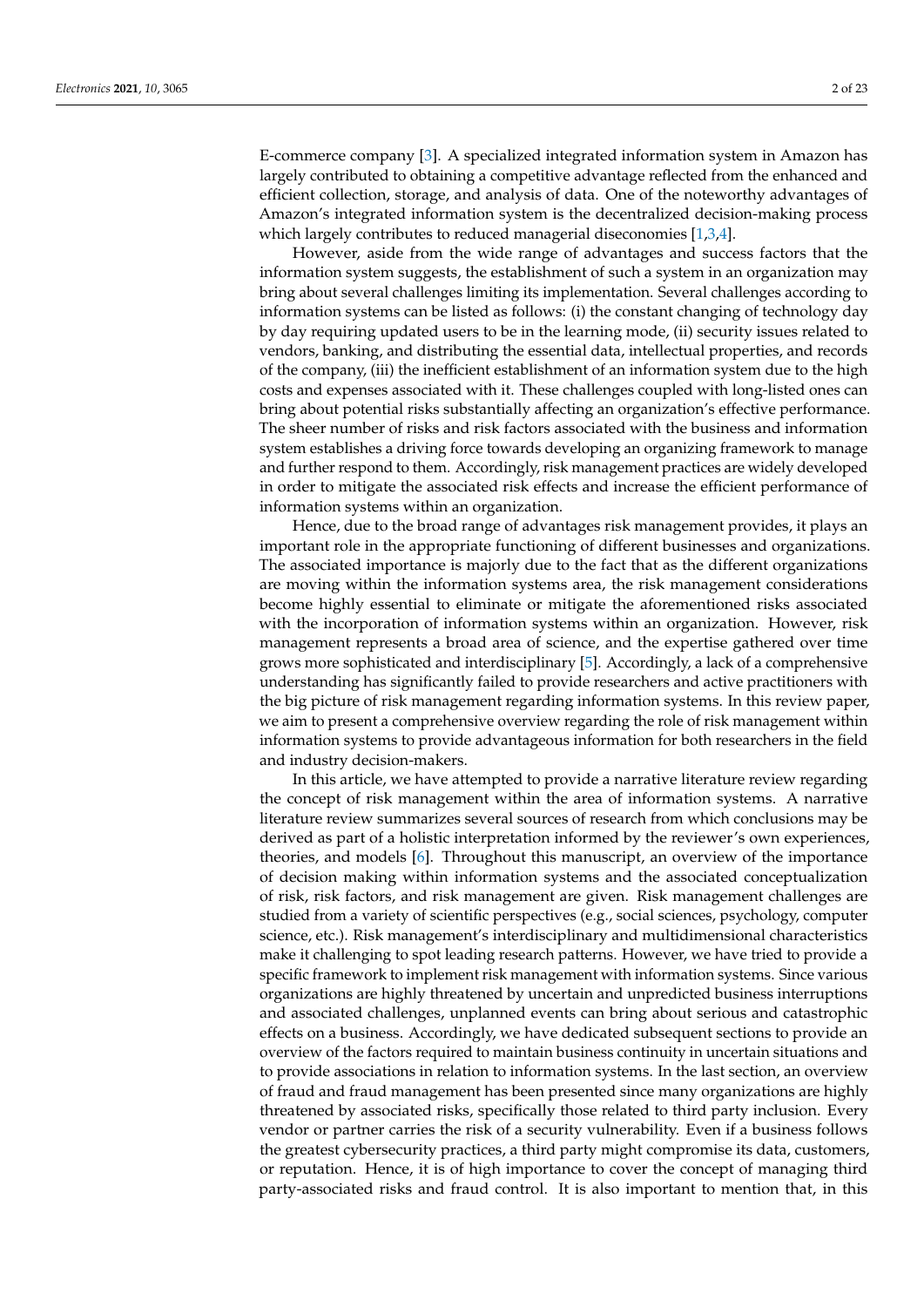manuscript, the term fraud is referred to the one which applies to information systems and their associated areas.

## **2. Research Methodology**

Literature reviews, unlike original research papers, do not provide fresh discoveries based on data; rather, they aim to analyze what has been published in the primary research on a certain issue. As a result, the primary goal of this literature review is to provide the readers with a better understanding of risk, risk management, and its manifestation in fraud and continuity planning. The literature search for this review was conducted along the lines of narrative review searches, which mainly depended on four substantial electronic databases, including Google Scholar, ScienceDirect, Scopus, and ResearchGate. Articles used throughout this narrative review were selected based on search terms of risk, risk factors, risk management, information risk management, decision making, continuity planning, risk control policy, and information system fraud, alone or in combination. All the articles that were retrieved in their entirety had their reference lists scanned. Duplicates were removed from the search results once they were pooled. All paper titles and abstracts were scrutinized. The full texts of possibly relevant papers were examined, and the reference lists of those publications were searched for other related articles. Accordingly, any research that dealt with risk management, continuity planning, and fraud in English met the criteria for inclusion. Each component of this narrative evaluation was based on information from the selected papers, which was summarized and utilized.

## **3. Decision-Making**

Information plays the most substantial role in decision-making within organizations. Accordingly, information systems were developed to provide the required information in a well-organized manner so that managers can engage in effective decision-making processes. The interrelation of information systems and decision-making is a key concern in information system science. Effective decision-making is largely reflected by the reduction of risks threatening the business and by a guarantee of the correctness of the provided information-key components that are ensured via information systems. As a result, software-based systems were developed specifically intended to compile raw data to obtain helpful information in line with solving problems and mitigating risk, which is specifically regarded as the decision support systems. However, in establishing and developing such information systems, it is required to understand the decision-making process against the risks threatening the business. In this concept, risk-related decisions are generally defined as the decisions that reduce or increase the danger of a significant accident in a sociotechnical system [\[7\]](#page-20-6).

Nowadays, risk analysis is largely regarded as a scientific area of study, which was sometimes a debating issue. Risk science, which is mostly involved with (i) the knowledge concerning the risk-associated processes and events, and (ii) developing theories, methodologies, frameworks, and models for understanding and assessing risk, is relied upon as a strong basis for decision-making concerning risks [\[8](#page-20-7)[,9\]](#page-20-8). Accordingly, a model that approximates the flow of information in the process through which science is accounted as a base for decision-making, providing the scientific nature of risk analysis, is illustrated in Figure [1](#page-3-0) [\[9\]](#page-20-8). It clearly shows the links between facts and values in risk decision-making [\[9,](#page-20-8)[10\]](#page-20-9).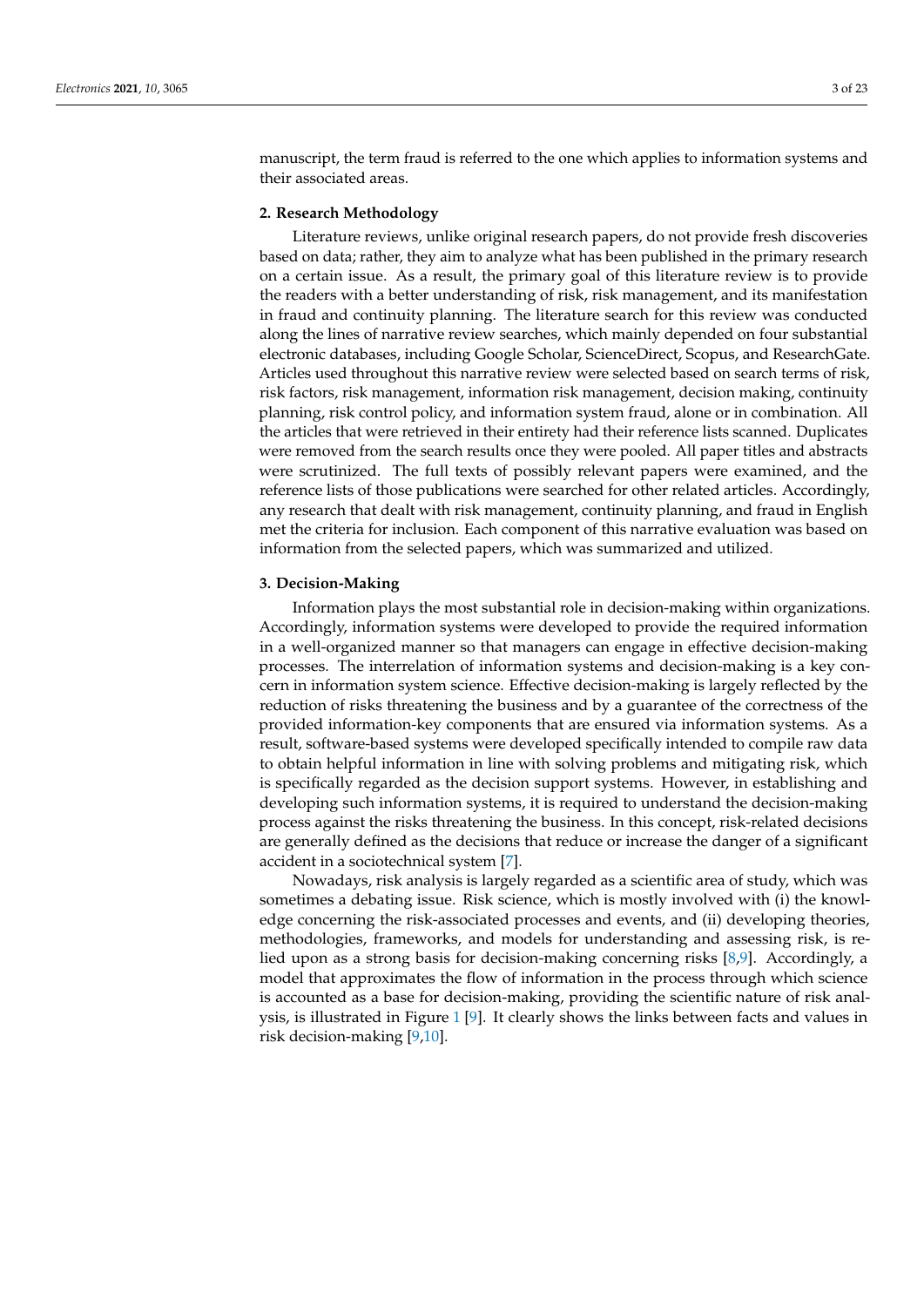<span id="page-3-0"></span>

**Figure 1.** The links between facts and values in risk decision-making [9]. **Figure 1.** The links between facts and values in risk decision-making [\[9\]](#page-20-8).

First, the analyses and examinations provide sets of data and information which are accounted for as evidence through the process. This provided evidence contributes to creating a knowledge base that is specifically "the objectified and well-organized information that contributes to drawing conclusions". After an evidence and knowledge base is created, it is necessary to add evaluation and assessment coupled with a primary in the set of the set of the set of the set of the set of the set of the set of the set of the set of the set of the set of the set o judgment regarding the risks of the case under investigation, which is highly dependent  $\frac{1}{2}$ on the scientific issues, so that related experts can be responsible for accomplishing it. In addition, it is the scientific issues, so that related experts can be responsible for accomplishing it. In addition, the associated knowledge base evaluation should involve the decision makers'<br>reduces and also delivered a class hard whatever the saintific harder of was found by values and also delineate a clear border between the scientific burden or proof and the practical burden of proof. However, these primary judgments are not enough to directly proceded builders of proof. However, these primary judgments are not enough to directly make final decisions. Accordingly, the decision-makers are required to pursue information hand that decisions. Accordingly, the decision-makers are required to pursue information beyond the knowledge-based risk assessment, combining the obtained risk information the knowledge-based risk assessment, combining the obtained risk information with that with that of other resources, which clearly, along with scientific issues, covers further of other resources, which clearly, along with scientific issues, covers further value-related value-related considerations. Hence, the decision relies on a mixture of both factual and value-based considerations. Adding to this simplified model, there should be several other value-based considerations. Adding to this simplified model, there should be several other  $\epsilon$  communications. Adding to this simplified model, the simplified model, there should be scientists of  $\epsilon$ communications between different components, including questions provided to scientists<br>by decision-makers [10,11] values and also delineate a clear border between the scientific burden of proof and the by decision-makers [\[10,](#page-20-9)[11\]](#page-20-10).

Generally, the development and establishment of an information system within an organization contributes to mitigating the business-related risks and creates new risks organization contributes associated with its own establishment. The existence of such risks requires a system that can clearly identify risks and propose approaches in eliminating or reducing them, which is known as a risk management system. Before discussing the main and underlying principles of risk management, a clear understanding of the risk and its associated terms should be established [\[12](#page-20-11)[,13\]](#page-20-12).

#### **4. Risk**

# **4. Risk**  *4.1. Risk Conceptualization*

Every scientific area is highly dependent on clear, well-defined, and broadly accepted terms and definitions. The risk management field is no exception. Accordingly, there have been numerous attempts to provide a generally accepted definition for the term "risk"; however, there is still specific dissatisfaction with the proposed definitions [\[9,](#page-20-8)[14\]](#page-20-13). In this regard, Lawrence in 1976 defined risk as "the measure of probability and the weight of undesired consequences" [\[15\]](#page-21-0). In 1989 risk was defined by Kaplan and Garrick as "the triplet (si, pi, ci), where si is the set of scenarios, pi is the likelihood of that scenario, and ci is the consequence of the scenario,  $i = 1, 2, ..., N''$  [\[16\]](#page-21-1). In a similar manner, the United States Department of Defense describes risk as "the expression of influence and possibility of an accident in the sense of the severity of the potential accident and the probability of the event" [\[17\]](#page-21-2). Furthermore, in 2009, Aven and Renn [\[18\]](#page-21-3) referred to the term risk as  $\frac{1}{10}$ "the uncertainty about and severity of the events and consequences (or outcomes) of an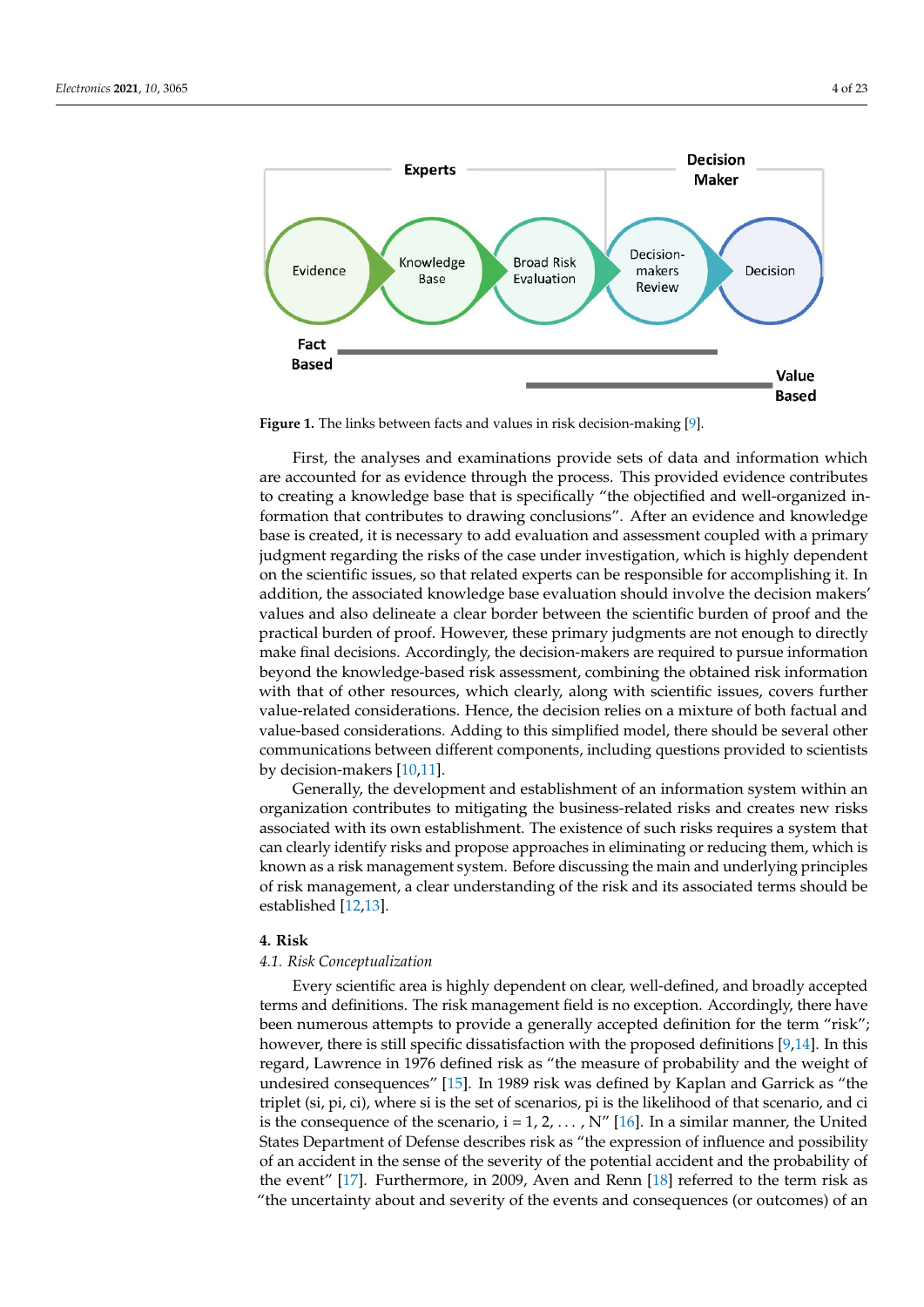activity with respect to something that humans value". These varied definitions proposed in the literature can be categorized into three classes through which risk is described by (a) unpredictability and anticipated values, (b) by events/consequences, as well as ambiguity, and (c) in accordance to objectives. There have been various attempts to provide a generally accepted and unified definition of risk, but none have been widely agreed upon. This failure in establishing a unified viewpoint can be majorly attributed to several factors including: first, the fact that risk requires much more development and research; second, getting to a generally agreed-upon definition is abrogated since the literature research is now focused on creating new horizons and ideas; and third, the associated standardizing organization are not capable of proposing unified definitions that are agreed upon in the scientific community [\[19\]](#page-21-4). Although the proposed definitions may vary in some specific components, they all have a particular key point in common; all proposed definitions agree on focusing on the possible adverse or catastrophic consequences of a particular activity with respect to a set of specific human values. Accordingly, the proposed definitions almost differ in the way they measure negative consequences, defined as the possibility of occurrence, uncertainty, potential etc. Not surprisingly, the terms "risk" and "uncertainty" are being interchangeably used in different communities, while scientifically speaking, there are subtle differences between these two terms. Here in this manuscript, we simply define the term "risk" as the "cumulative effect of the probability of uncertain occurrences that may positively or negatively affect project objectives". In reality, its meaning is a topic of concern in all areas. In contrast, uncertainty refers to dealing with the points through which the probability is entirely unrecognized or unable to be recognized. In other words, risk considers the relative level of the occurrence probability of a specific event, while uncertainty is defined by the probability of being fully unknown [\[20](#page-21-5)[,21\]](#page-21-6).

Inherently, three main elements can be attributed to any risk, including the event, the probability, and the impact (or severity). The event is attributed to the description of any risk as it may come about. Without an explicit definition of the event, specifying and characterizing the probability and the severity is considerably complicated. To exemplify, the associated probability and impact characteristics of the prevalence of the COVID-19 virus differ among children and old people. Accordingly, the event description is a key step in assessing risks, and it should be determined in full sentences. This might be difficult in some specific fields such as cybersecurity, where in comparison to other fields, the risk is less tangible, and for some users, security is not a primary issue [\[22,](#page-21-7)[23\]](#page-21-8). After fully defining the event, the potential severity of the risk's impact should be characterized so one can specify the degree to which the objective is affected. The assessment of the risk probability is highly dependent on the risk severity. The statistical and probability theories and methodologies utilized in this step are highly dependent on any existent historical record regarding the uniquely defined projects. This may bring about specific challenges since no or minimal records may exist [\[21\]](#page-21-6).

#### *4.2. Information Systems Risk*

Definitions of information systems risk similarly cover a wide area but have main components in common, just as the general definitions of risk. Among the various proposed definitions for information system risk, are those attributed to the risks correlated with information development and data security. However, in a simplified manner, we can define information system risk as to the cumulative effect of the uncertainty of objectives and their impacts, resulting from the poor quality of information, on the intelligent information system involved in achieving those objectives [\[24,](#page-21-9)[25\]](#page-21-10).

As mentioned, the information system risks can be attributed to their development and security. In other words, risks can be correlated with the implementation period or post-implementation of the information system within an organization. Generally, the impacts of risk events associated with the implementation and development of information systems are limited to monetary issues such as loss of invested resources, while the impacts associated with the post-development of information systems can be much more striking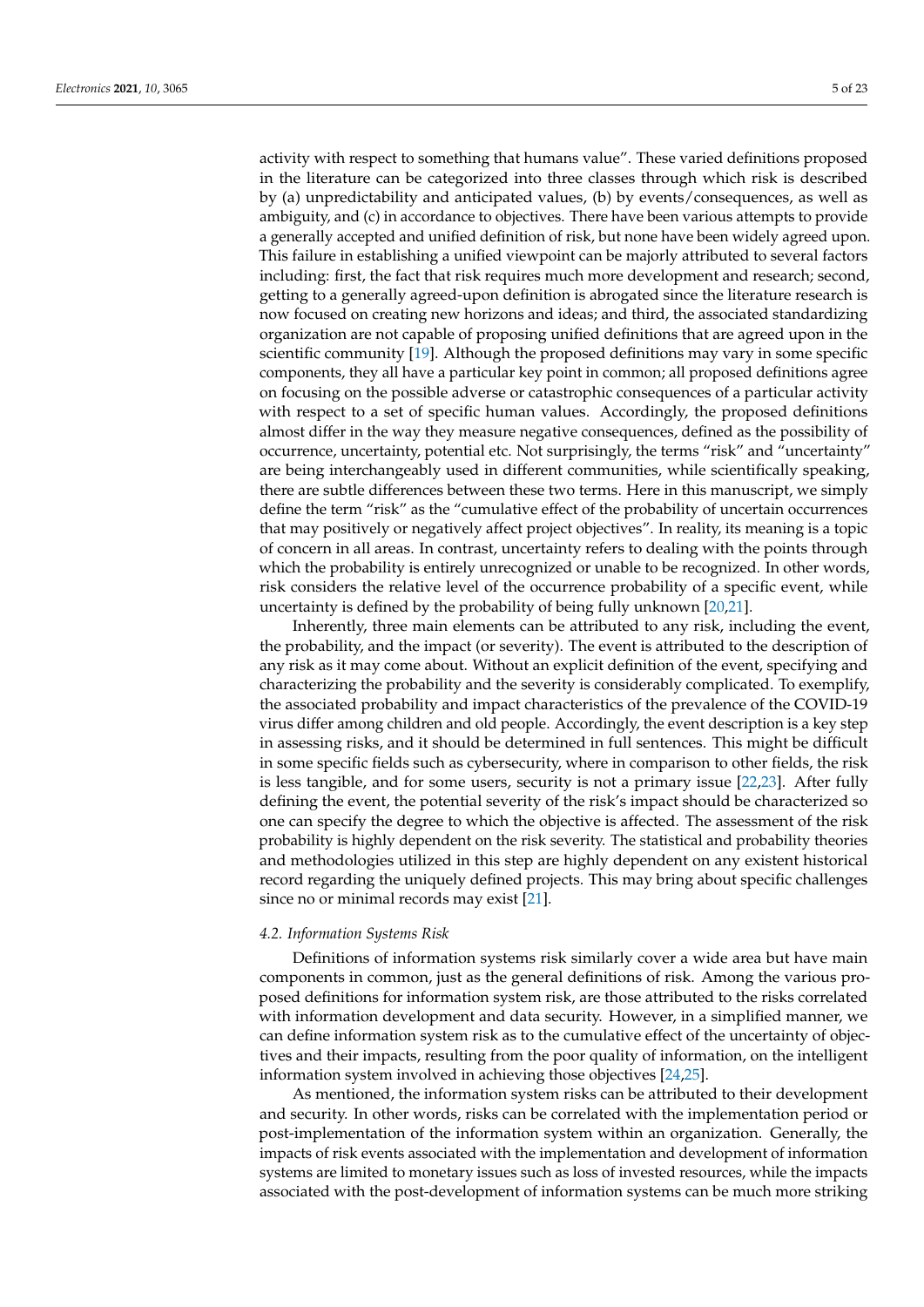since the operational information systems are strictly involved within the environment of the business that they are supporting. For instance, during June 2007, a two-hour-last system shutdown happened in a mission-critical system in United Airlines, which made the organization cancel more than 20 flights and brought about \$10 million losses for the company. Risks associated with the post-development of information systems within an organization are specifically known as the operational risk, which according to the Basel Committee on Banking Supervision, is referred to as "the risk of loss resulting from inadequate or failed internal processes, people, and systems, or from external events" [\[25](#page-21-10)[–27\]](#page-21-11).

The reason associated with negative outcomes of information system-related risks in both phases of implementation and post-implementation has been attributed to the influence of risk components and risk factors. Generally, there have been different components reported to be associated with information systems majorly categorized as project risks, including the financial, temporal, or quality constraints, security risks associated with established systems within an organization, functionality risks comprising technical and technological constraints, and political risks impacting the associated relationships in a specified business. The IS-associated risks can be revealed in one or several fields, which are amplified with specific risk factors. Risk factors are attributed to particular factors in which their occurrence or presence increases the probability of the occurrence of negative outcomes associated with a risk event. There are many risk factors detected and discussed in different investigations within various fields (e.g., in healthcare systems [\[28,](#page-21-12)[29\]](#page-21-13)). These can be classified into ten groups, including: (1) top management support; (2) processes management; (3) involvement of end-users; (4) IS developing management; (5) requirement analysis; (6) project plan; (7) project management, monitoring, and evaluation; (8) team project management; (9) team experience management; and (10) team communication management. Although these factors and components are classified as mentioned, there is a great extent of overlap among them. In fact, they are not independent, and there is a high interrelationship among them. Understanding the associated relationship between such factors can contribute to better risk management [\[27\]](#page-21-11).

Along with focusing on information systems risks, it should be considered that such systems are just an element within the manager's business environment, and most of the risks that occur might have originated from an external source and are not inherently dedicated to the system. Accordingly, a work system framework should exist in an organization to account for these factors, organizing them, specifying their interrelationship, and responding to them.

#### **5. Principles and Aims of Risk Management**

Companies that employ effective risk management must handle a wide range of risks in a coordinated manner, instead of conventional risk management, which manages each risk separately [\[30\]](#page-21-14). Risk is inherently characterized by three specific principles of (i) being partially unknown, (ii) being variable over a time period, and (iii) being altered by human actions [\[24,](#page-21-9)[31\]](#page-21-15). These characteristics of risk are considered as driving forces that establish and develop specific methodologies, frameworks, and principles through which managers are compelled to dedicate focused resources to managing project risks and to establish organizational infrastructure aiming to achieve specific targets, including:

- Delineating which risks are financially, energetically, and temporally worth an investment;
- Isolating and optimizing risks;
- Eliminating destructive risks and improving progressive risks;
- Developing alternative sets of action spaces;
- Reserving time and money to withstand the threats that cannot be mitigated;
- Ensuring no breach over the organizational risk boundaries.

Through the passage of time, various structures and definitions (e.g., Octave Allegro at Education Institution methodology [\[32\]](#page-21-16)) have been used for the same concepts in risk management, which has been accounted as a source of continuing confusion. However, here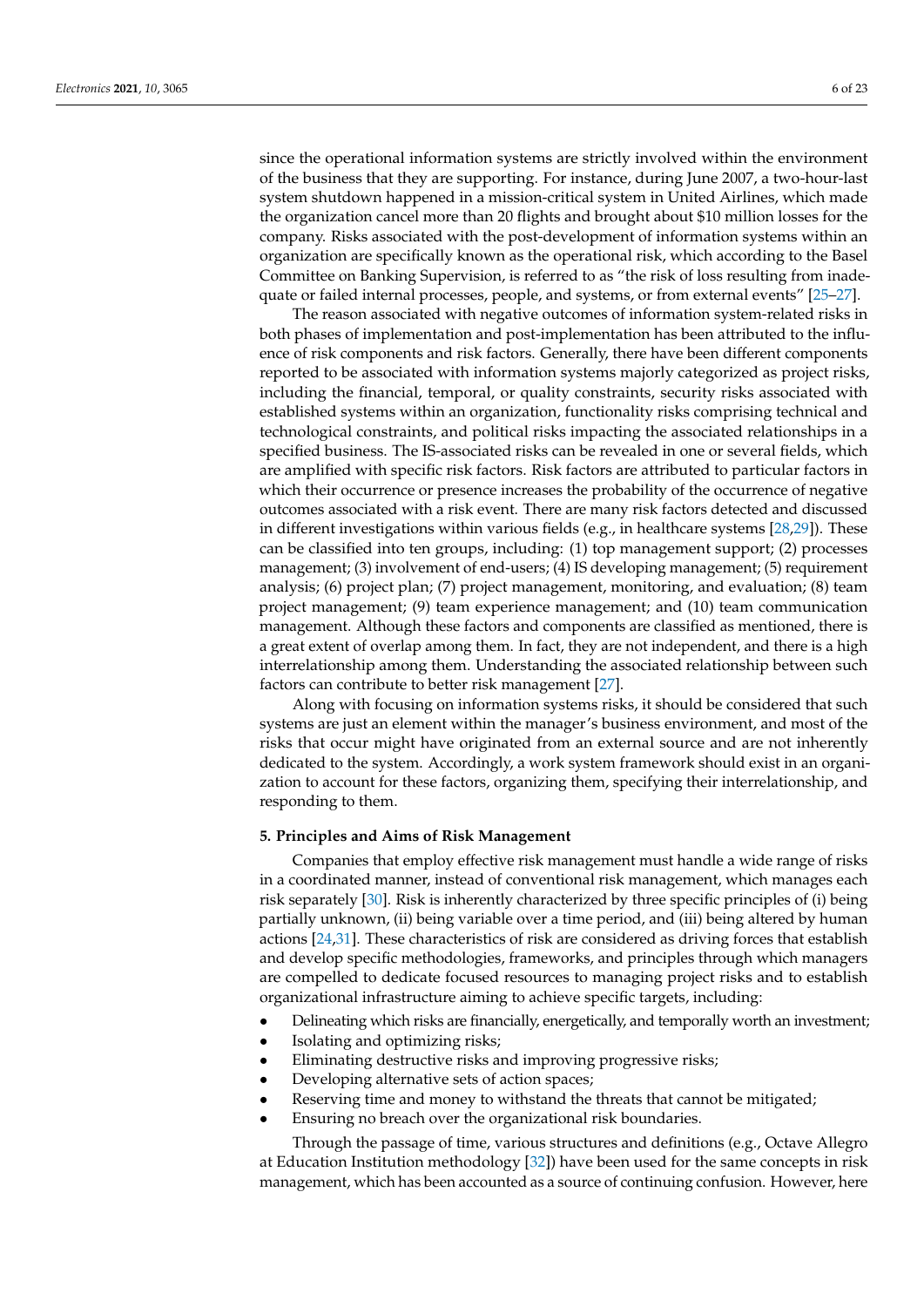<span id="page-6-0"></span>Risk Management Planning **Risks** Identification Qualitative Analysis Quantitative Anavsis **Risk Responses** Planning Risks Control

we are discussing one of the most important structures attributed to risk management which is indeed in line with most of the risk management textbooks, as shown in Figure [2](#page-6-0) [\[9,](#page-20-8)[24](#page-21-9)[,31\]](#page-21-15). Figure 2 [9,24,31].

**Figure 2.** Main structures attributed to risk management [31]. **Figure 2.** Main structures attributed to risk management [\[31\]](#page-21-15).

#### *5.1. Risk Management Planning*

*5.1. Risk Management Planning*  The first step in this process is risk management planning, in which the main goals and criteria of the risk management actions are specified. A series of strict plans are responsible for guiding the projects, through which, the projects are provided with rationale processes to aid in their execution. The risk management plan should also be part of a guiding plan which would provide the latest result or status of the risk management planning process. However, in comparison to other plans and struggles in the field, risk management plans have not been well-established in a specific content or format by which managers can simply establish well-organized frameworks and documents. Hence, different organizations pursue different ways of approaching the content of risk management plans. For example, the content of a risk management plan may include a complete description and project summary, risk environment, approach to risk management, application issues and problems, risk governance, process approaches, etc.

Describing the risk environment is an undeniable part of each risk management plan. In any kind of major and minor project, there is a risk environment through which the threats and opportunities present, and the ways of handling them should be specified. In this scheme, risk management planning is the struggle to bring the risk policies, procedures of the organization, and practices into a consistent whole by which the nature of project risk is addressed  $[9,24,25]$  $[9,24,25]$  $[9,24,25]$ .

# project risk is addressed [9,24,25]. *5.2. Identifying Risk*

Risk identification is an essential step in every risk management process. This refers to an organized approach to find real risks and identify explicit situations and events that may impact specified aims and activities associated with the project. Risk assessment and risk management can only be performed after providing a clear vision of the risks, hazards, and opportunities. This is accomplished in the light of specifying two major characteristics, including (i) risk and (ii) vulnerability sources. A risk source leads to the occurrence of a risk event when it successfully exercises a specific vulnerability within the system, or in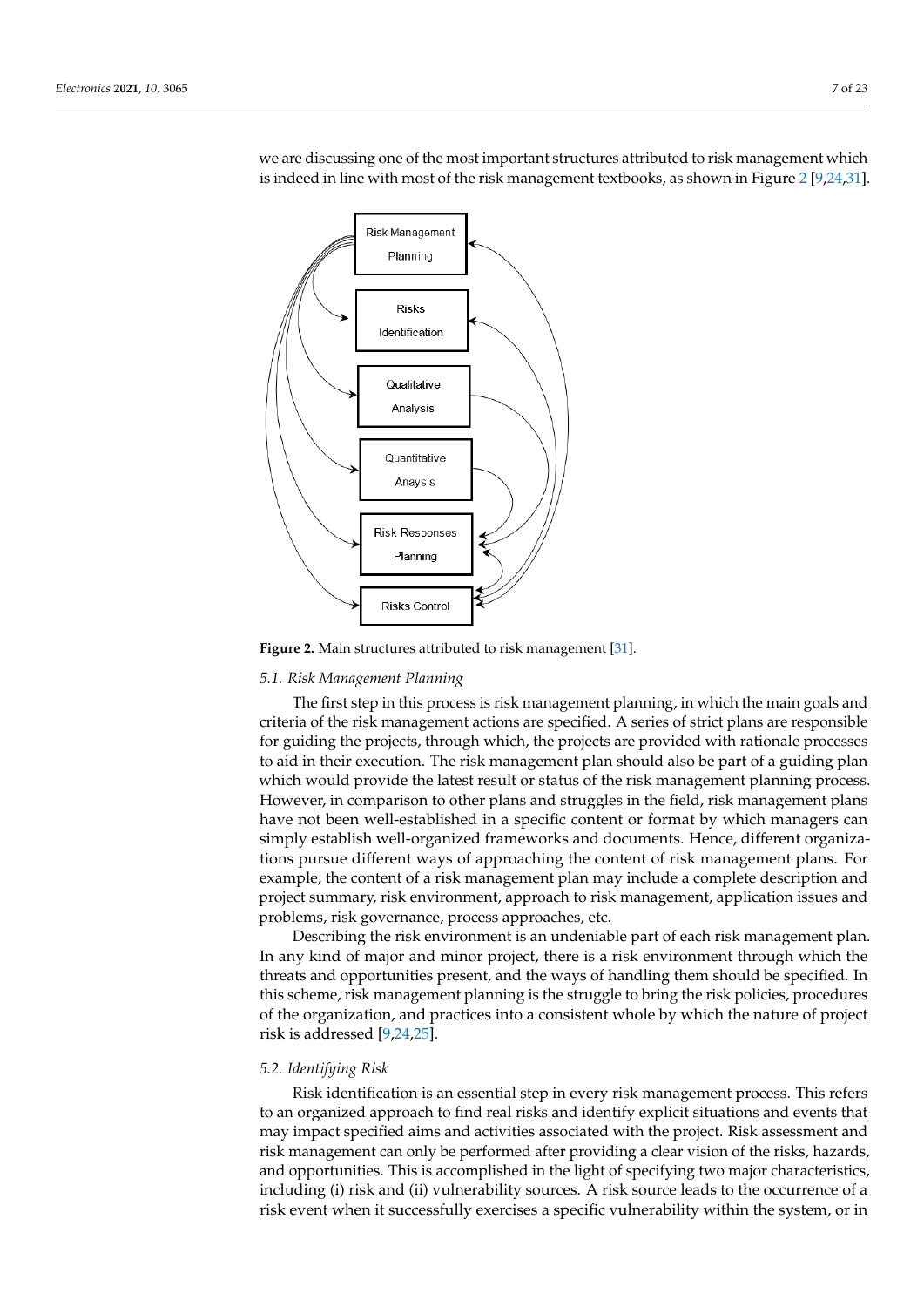other words, if no vulnerability exists, no further risk events attributed to a risk source can occur. The vulnerability is highly dependent on risk probability [\[33,](#page-21-17)[34\]](#page-21-18).

To assess risks within an organization, it is critical to collect all potential risk sources. Accordingly, risk identification is highly entangled with characterizing a system to establish a clear understanding of the current situation. Hence, the associated managers should be equipped with well-organized system information. Such information includes those associated with:

- Software development, implementation, and post-implementation;
- System interfaces (e.g., internal and external connectivity);
- Data and information within a system;
- People who support and use IT systems;
- System and data criticality (e.g., the value of the system or importance to an organization);
- System and data sensitivity;
- System security policies (organizational policies, federal requirements, laws, industry practices);
- System security architecture;
- Information storage protection;
- Data availability, integrity, and confidentiality.

In addition to such areas within which the potential risk sources may pose vulnerabilities, humans with potentially harmful motivations are also able to act as a risk source, especially to be engaged in fraud. This will be discussed in further sections.

As previously mentioned, vulnerabilities associated with a system environment should be identified to provide a complete risk identification. The main objective here is the determination of potential weaknesses and vulnerabilities that a specific risk source may take advantage of and be triggered by. Such objectives can be obtained in various manners, including the ones that are mostly involved with the development of securitybased controls.

The provided information associated with the risk and vulnerability sources contributes to the establishment of a strong base for further characterizing the system and also identifying the threats. However, several important factors should be considered in identifying risks associated with a project, while in most cases, being underestimated by project managers leads to failures in a project. The first and maybe the most important factor in this regard is the risk event. As mentioned in the previous section, one of the aspects of risk is the event through which an explicit and thorough description of the project will be provided. In many cases, an incomplete understanding of the risk event leads to unfulfilled risk identification through which a considerable range of risks with significant impacts may be ignored through the process. Hence, risk events are the most influential when an in-depth and clear description of events is provided through which the potential occurrence and the quality of its influence are specified. In addition to an in-depth description of the risk event, the organizational environment and the risk management plan also play key roles in conducting risk identification. These factors create and delineate the environment through which the risk evaluation will be accomplished [\[25](#page-21-10)[,34](#page-21-18)[,35\]](#page-21-19).

There have been many tools and methodologies developed and utilized for risk identification, and their application may vary according to the associated project. Some of the most commonly applied tools are questionnaires, documentation reviews, diagramming techniques, information-gathering techniques (e.g., SWOT analysis), automated scanning tools, assumptions analysis, and checklists.

#### *5.3. Qualitative Analysis*

Throughout the risk identification process, well-organized documentation regarding the risks of the project are provided, which requires further analysis to organize, classify, and determine the final impact of the identified risks on the organization. Within an information system, the information related to the system's data sensitivity and criticality is crucial to accomplish associated classifications and impact determination. The analysis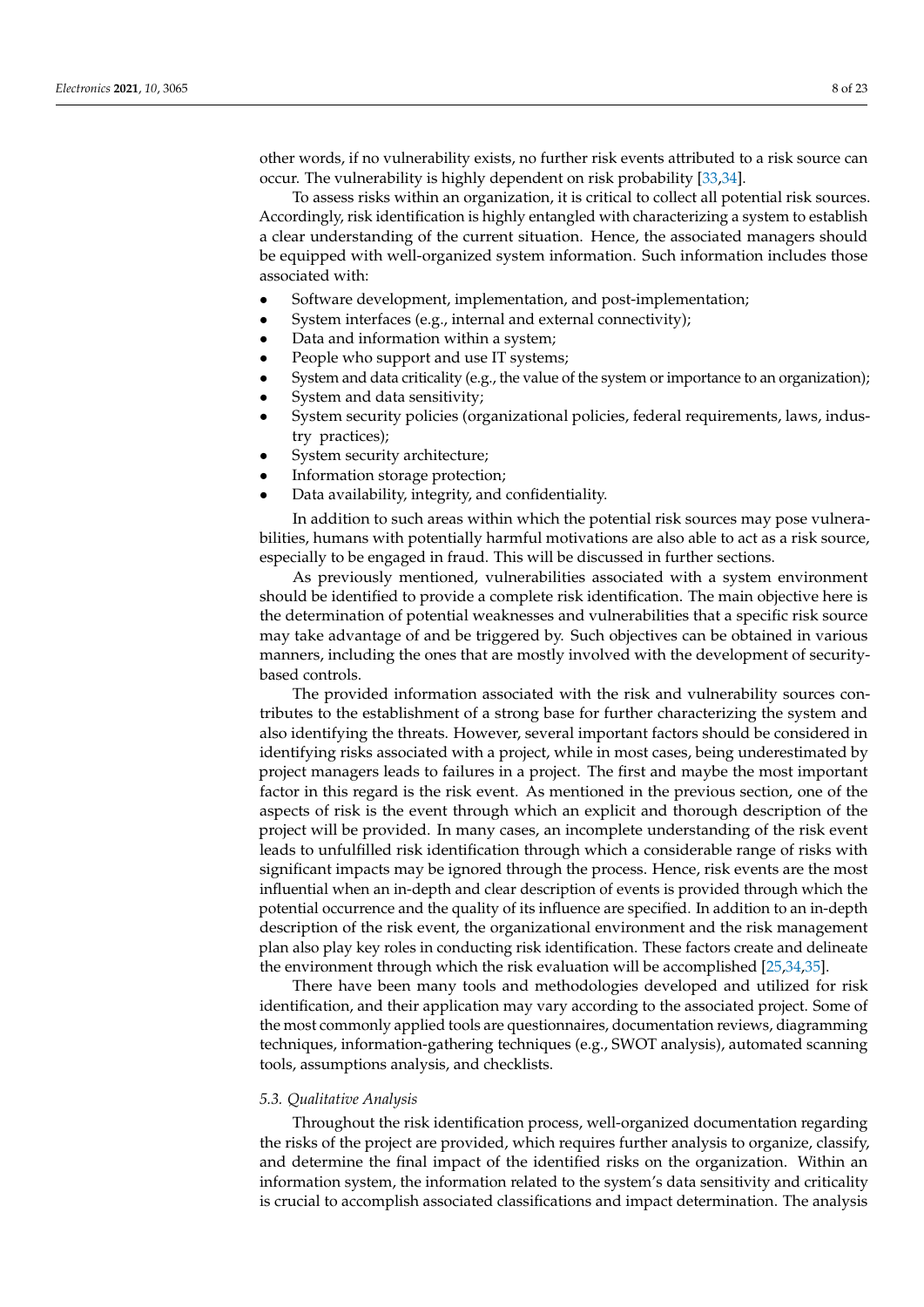of the information obtained from risk identification can be accomplished in qualitative or quantitative methods. However, throughout the identification process, the qualitative analysis precedes the quantitative one [\[25\]](#page-21-10).

Risk qualification is fundamentally composed of several main phases. The first phase is to determine the risk baseline. As mentioned, one of the main aims of qualitative analysis is to stratify and organize the risks in projects. Baselining the risk would place any risk between absolute uncertainty (zero and 100 probability), which is the first and the best effort to stratify risk with respect to its characteristic probabilities and impacts. The process is simplified by determining total success and total failure, which allows a clear understanding of the full range of possibilities [\[36\]](#page-21-20).

The next phase in risk qualification is rating the risk. An assigned degree to a specific risk reflects the risk analyst's character, and not all analysts have the same remarks over the degree of the risks. Accordingly, risk rating schemes are created to significantly minimize the associated discrepancies. The degree of risk is a reflection on the occurrence probability and also the impact severity. Thus, defining a risk turns out to be the matter of identifying impacts, specifying scale, and then shaping the boundaries. As the risk-rating scheme is thoroughly defined, assessing and qualifying each specified risk could be established via this structure [\[24,](#page-21-9)[36\]](#page-21-20).

Risk identification is accompanied by identifying and validating specific assumptions, which will go under further testing and analysis in the next phases of risk qualification. This testing is accomplished to validate and assess the stability and consequences. During the stability assessment, the potential of a given assumption for alteration is taken under investigation. This assessment is carried out since the nature of assumptions is not stable, and the level of their stability should be specified. In addition, the invalidation of considered assumptions should be taken into account, and the governed impacts should be clearly assessed. The associated qualification of risk is widely carried out using specific models developed for the enhanced analysis of risks. The detailed discussion of developed models is beyond the scope of this paper; however, it is noteworthy that these models support the development of risk ranking and comparative analysis [\[24\]](#page-21-9).

As other key phases in qualitative analysis play major roles in providing accurate and functional results, the data quality evaluation, risk categorization, and urgent risk assessment should be accomplished. It is clearly recognized that the appropriate data quality improves the validity of risk qualification. These critical qualifications provide significant outcomes during the analysis, including:

- 1. Ensuring the validity of data sources to include them further in the process;
- 2. Specifying the areas of risk with varying degrees of concern/attention;
- 3. Determining the urgency of a given risk which delineates an appropriate vision over the time-dependency of an action.

Although most projects will include some mandatory quantitative risk analysis studies within their scope, the daily risk management inherent to each project is often overlooked in terms of formal qualitative risk analysis requirements. Managing this type of risk typically requires ongoing collaboration between project team members and the organization of regular risk review seminars. The methods used in qualitative risk analysis can vary significantly, depending on the type of project underway and the risk management resources available for the project. In this article, we consider four of the most useful qualitative risk analysis techniques applied in project management, which include the Delphi technique, SWIFT analysis, decision tree analysis, and bow-tie analysis.

The Delphi technique is a type of risk brainstorming. However, the main difference between this technique and traditional risk brainstorming is that the Delphi technique uses expert opinions to discover, analyze, and assess risks individually and anonymously. Each expert then assesses the risks of the other experts, and a risk register is created through continuous evaluation and consensus among the experts [\[37\]](#page-21-21).

Another qualitative risk analysis is the SWIFT analysis which stands for "Structured What If Technique". SWIFT takes a systematic team-based approach in a workshop envi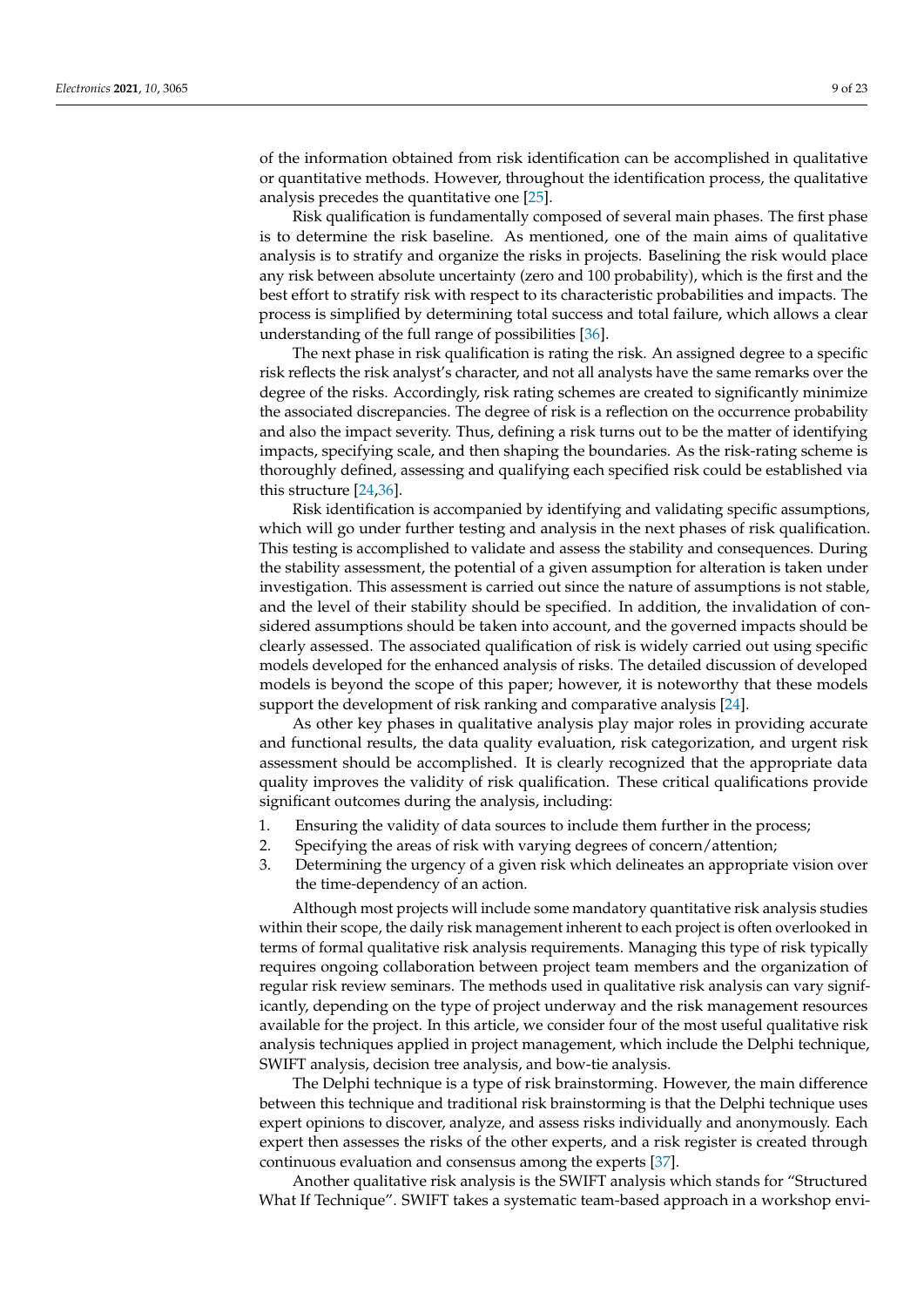ronment where the team explores how changes to an approved plan or design might affect a project through a series of "what if" considerations. This technique is particularly useful for assessing the sustainability of opportunity risks.

Decision tree analysis is regarded as another powerful technique that is most commonly used to determine the best course of action when the outcome of possible planned events or plans is uncertain. This is achieved by starting with the original proposed decision and mapping the various pathways and outcomes as a result of the events of the original decision. Once all the routes and outcomes have been established and their respective probabilities evaluated, a course of action can be selected based on a combination of the most desirable outcomes, associated events, and odds of success [\[38\]](#page-21-22).

Along with the abovementioned qualitative tools, bow-tie Analysis is regarded as one of the most viable techniques available to identify risk mitigation. Bow-tie analysis begins by looking at a risk event and then projects it in two directions. All possible causes of the event are listed on the left, and all possible consequences of the event are listed on the right. It is then possible to identify and apply mitigations (or barriers) for each of the causes and consequences separately, effectively reducing both the probability of the risk occurring and the subsequent effects if the risk occurs nonetheless [\[39\]](#page-21-23).

## *5.4. Quantitative Analysis*

Qualitative analysis provides a base for further quantification of risks attributed to the risk examination via assigning mathematical values to the project-associated risks. The main objectives of risk quantification are to increase the probability of achieving project aims, to pursue in-depth "what-if" evaluation, and to validate contingency reserves. The inputs to risk quantitative analysis include information from the risk qualification and statistical data from organization which, throughout their quantification, several tools are utilized by managers, including:

- 1. Interviewing technical experts to rate and rank risks in a quantitative manner;
- 2. Using the expected monetary value (the result of multiplying probability and impact of risk to obtain a novel quantitative parameter);
- 3. Decision trees through which rich information is presented in an easy-to-interpret format;
- 4. The program evaluation: Embedding multi-data-point duration estimates in network systems to provide specific risk values for schedules;
- 5. Risk Simulation tools, e.g., Monte Carlo method.

Since information development and data security are pivotal factors in information systems risk management, analyzing the impact of identified risks within an information system should strictly consider such concepts. The impacts associated with information and data security are largely reflected in the loss of data availability, integrity, and confidentiality. Accordingly, by analyzing the associated security goals, sets of helpful information can be obtained through analyzing the level of protection employed to maintain data availability, integrity, and confidentiality [\[34\]](#page-21-18).

Data integrity is considered a critical requirement in any information system aiming to ensure no inappropriate modification is established either by intentional or accidental acts. Unwanted modification within the system or data, if not being corrected, can strongly contribute to dysfunctionality and also provides vulnerabilities for further risk resources, including fraud, inaccuracy, and risky decisions. Integrity violation can substantially pave the way for the further violation of data availability and confidentiality. It is critically important because the violation of a system or data availability can, in turn, bring about substantially mitigated operational effectiveness and functionality within an organization. Such mitigated operational effectiveness can also be reflected in the loss of confidentiality within a system through which unauthorized, unanticipated, or accidental disclosures have occurred [\[34](#page-21-18)[,35](#page-21-19)[,40\]](#page-21-24).

Technically speaking, there are five fundamental risk measures, and each gives a remarkable method of evaluating the risk implied in the venture viable. The five measures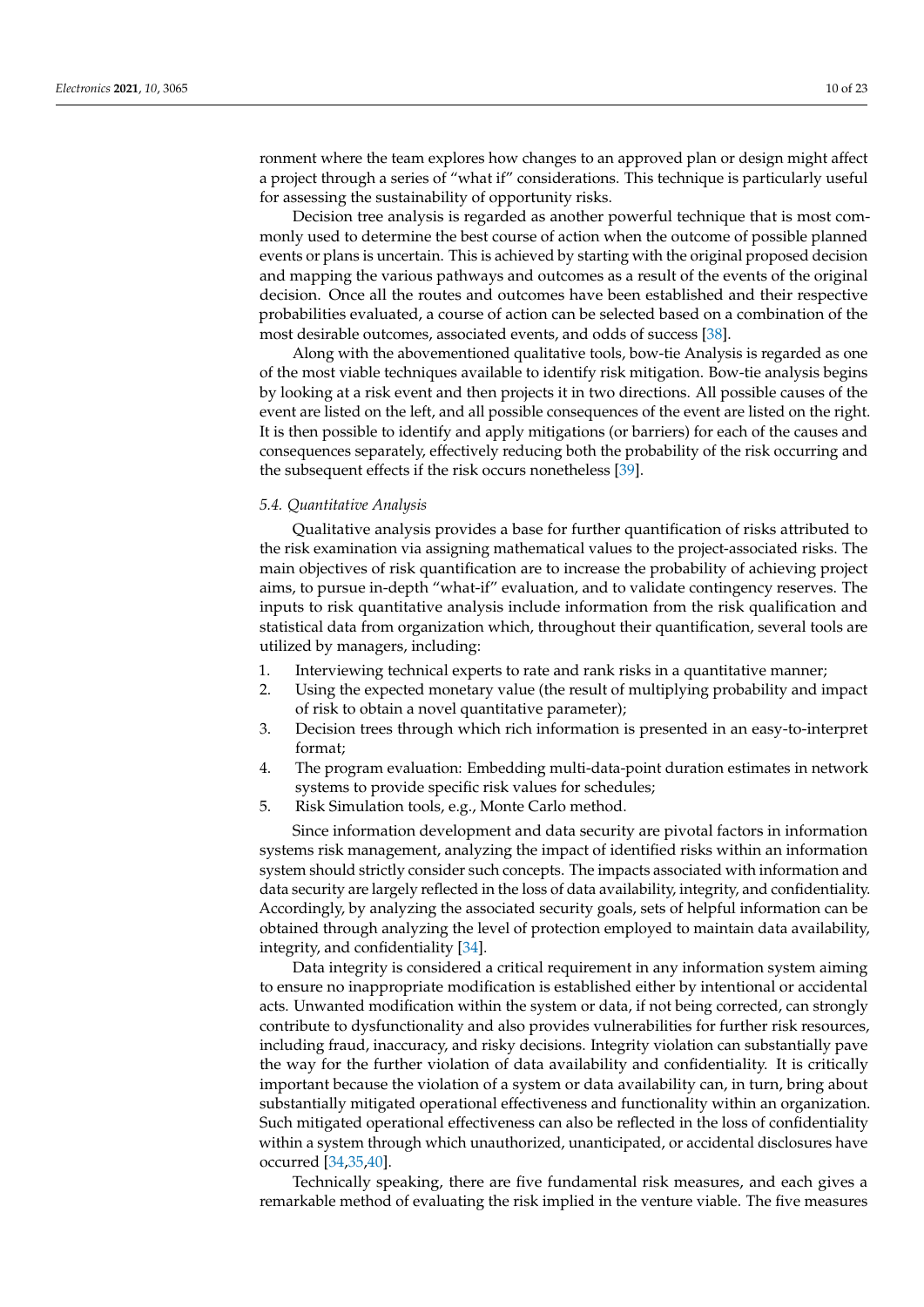incorporate alpha, beta, R-squared, standard deviation, and Sharpe ratio. Risk measures can be utilized separately or together to conduct a risk evaluation. When looking at two likely ventures, it is shrewd to compare such to figure out which speculation has the most serious danger. Alpha and beta are the two main measures used to evaluate the performance of a portfolio of stocks, funds, or investments. Alpha measures the amount of an investment that has returned relative to a market index or another common benchmark against which it is compared. Beta measures the relative volatility of an investment. This is an indication of its relative risk. The fund should move in lockstep with the benchmark if its beta is one. Betas below one are seen to be less stable than the benchmark, whereas betas above one are thought to be more erratic.

R-Squared calculates the percentage of an investment's movement that can be attributed to changes in its benchmark index. The relationship between the investment under consideration and its related benchmark is represented by an R-squared number. The standard deviation is a way of quantifying data dispersion in relation to the dataset's mean value, and it offers a measure of an investment's volatility. The standard deviation is a measurement of how far a return-on-investment deviates from the anticipated normal or average returns. The Sharpe ratio measures performance adjusted for the associated risk. It does this by removing the rate of return on a risk-free investment, such as a US Treasury bill, from the rate of return experienced. This is then divided by the standard deviation of the related investment and serves as an indicator of whether the return on the investment was due to prudent investment or excessive risk-taking [\[41\]](#page-21-25).

### *5.5. Planning Risk Response*

Throughout the risk management process, developing a risk response is critically important since it specifies what response should be carried out to address particular issues identified, qualified, and quantified in previous steps. Through this step, two characteristics should be determined, which are the risk thresholds and risk causes. Determining thresholds for risk contributes to ensuring no time is wasted by excluding the intolerable approaches. In addition, specifying the risk enables managers to identify any specific reason that may reflect common risks [\[24,](#page-21-9)[42\]](#page-21-26).

It is clearly recognized that when talking about risk, it can be referred to both threats and opportunities. Accordingly, there should be associated responses to both aspects of risk. These response strategies are shown in Figure [3.](#page-10-0)

<span id="page-10-0"></span>



One of the potentially important practices that an organization can engage in through One of the potentially important practices that an organization can engage in through avoiding further risk occurrence is identity management and access control. Identity man-avoiding further risk occurrence is identity management and access control. Identity management and access control is the standardized discipline in management attempting strictly control accessibility to organizational resources to ensure the security of data and to strictly control accessibility to organizational resources to ensure the security of data and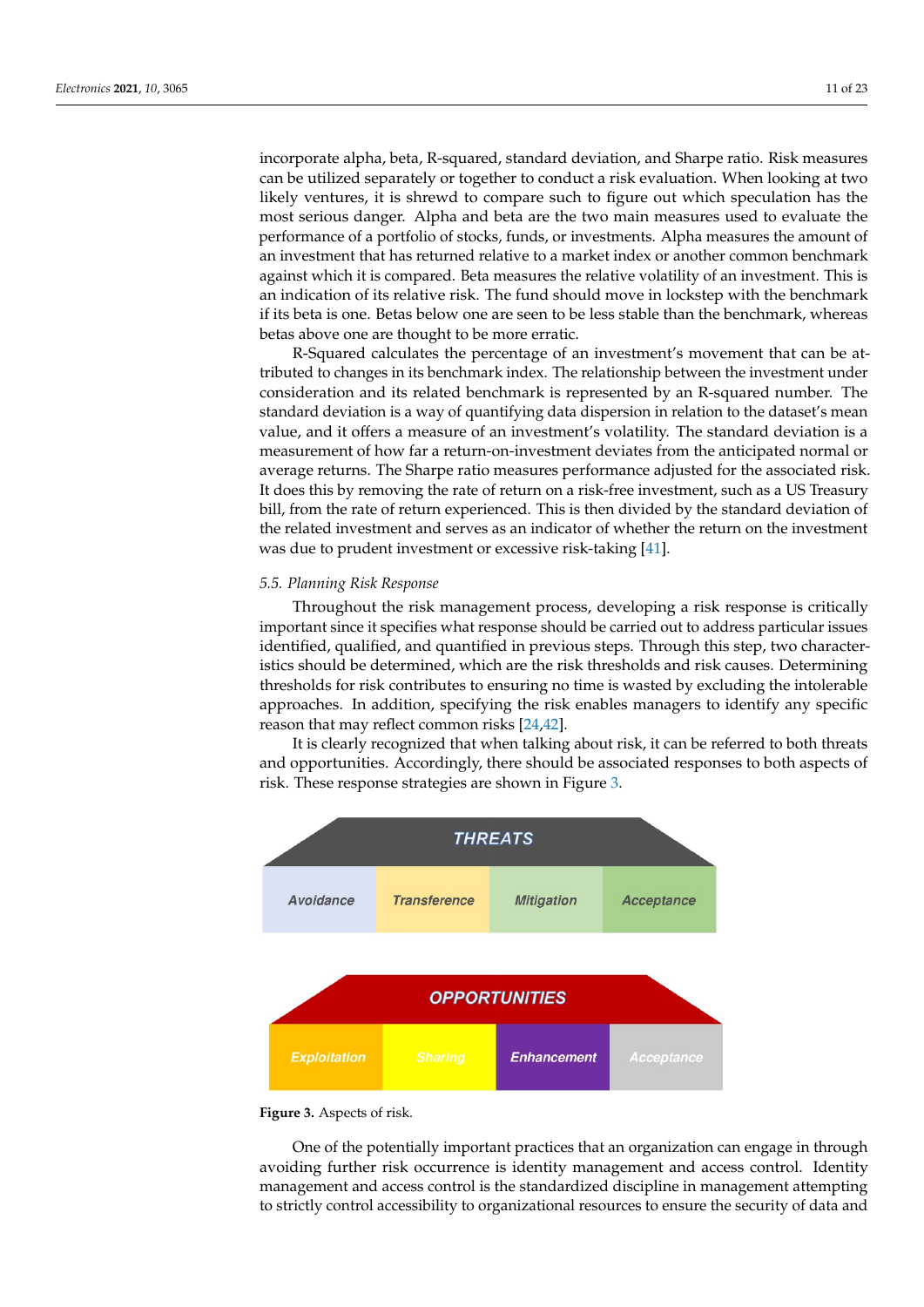systems. This is critically important because information and data are pivotal elements within an information system. Through these practices, the user's identities are clearly verified prior to giving them the right level of access to data and information. Identities are referred to as sets of unique attributes which differentiate a user from other users and are majorly manifested as security numbers specifically determined by the upper managers involving the titles and the associated roles of users within the organization [\[43\]](#page-21-27).

Within this concept, there are several layers of security processes. After users register within the company, specific attributes assigned to them are collected and established within the database. These associated attributes are key factors in determining the power of a user and its flexibility within an organization. Accordingly, the control and management of the associated identities granting power to the users are critically important. After managing and specifying the identities, they are fully established through authentication. The authentication of a user can be established via different means such as an electronic identity, an electronic signature, or more simplified forms such as a full name. After the establishment of an identity, an access control decision should be pursued. In this step, the evaluation and decision over the delivered attributes are accomplished, and the access level of the user is specified. Hence, there is a subtle difference between the two layers of security, identity management and access management, where identity management is concerned with controlling and regulating the user attributes while access control is concerned with evaluating the associated attributes according to the policies and further engaging in final decisions [\[43,](#page-21-27)[44\]](#page-21-28).

The establishment of identity and access control within an organization can largely contribute to mitigating the risks associated with data development and data security. This can bring about specific challenging issues for IT admins coupled with a further frustrated user base. Accordingly, identity management and access control can be significantly effective in tracking and regulating particular accounts in having access to sensitive data coupled with securing data with correlated immune authentication practices. There have been several specific secure authentication practices employed in information systems in which single sign-on authentication is one of the simplest attempts in the field. Single sign-on is an authentication scheme enabling the user to log in once and access the organization resources without further re-providing the authentication factors just via a single identity and password. In an attempt toward providing more security, the single sign-on scheme can be further integrated with other approaches such as adaptive multi factor authentication, through which particular additional factors are required during the authentication process aiming to eliminate the risks associated with single identity authentication. Throughout this sort of authentication scheme, a real-time risk rating is also integrated into the authentication process by which conditional access is established. It also enables users to access systems and data via single authentication through which seamless access to the resources without any password is established. These practices can significantly contribute to the higher security and mitigated risks associated with conventional access routes [\[43](#page-21-27)[,44\]](#page-21-28).

Along with mitigating the risks associated with data security and access, identity management and access control can largely contribute to reducing the risks correlated with the roles changing through which the organization should regularly allow, modify, and revoke the access of users as they leave or enter the organization. This is called life cycle management, in which these role-changing tasks are automated in a highly secure and smooth manner [\[45,](#page-21-29)[46\]](#page-21-30). Along with the schemes developed in the authentication security layer, other protection mechanisms and practices in preventing unauthorized access to system and data resources can be implemented, including mandatory access control (MAC), discretionary access control (DAC), rule-based access control, physical access control, role-based access control, attribute-based access control, and policy-based access control, which are beyond the scope of this book chapter to discuss. However, the functionality and effectiveness of each approach are highly dependent on data regulations established by the organization [\[43,](#page-21-27)[47\]](#page-21-31).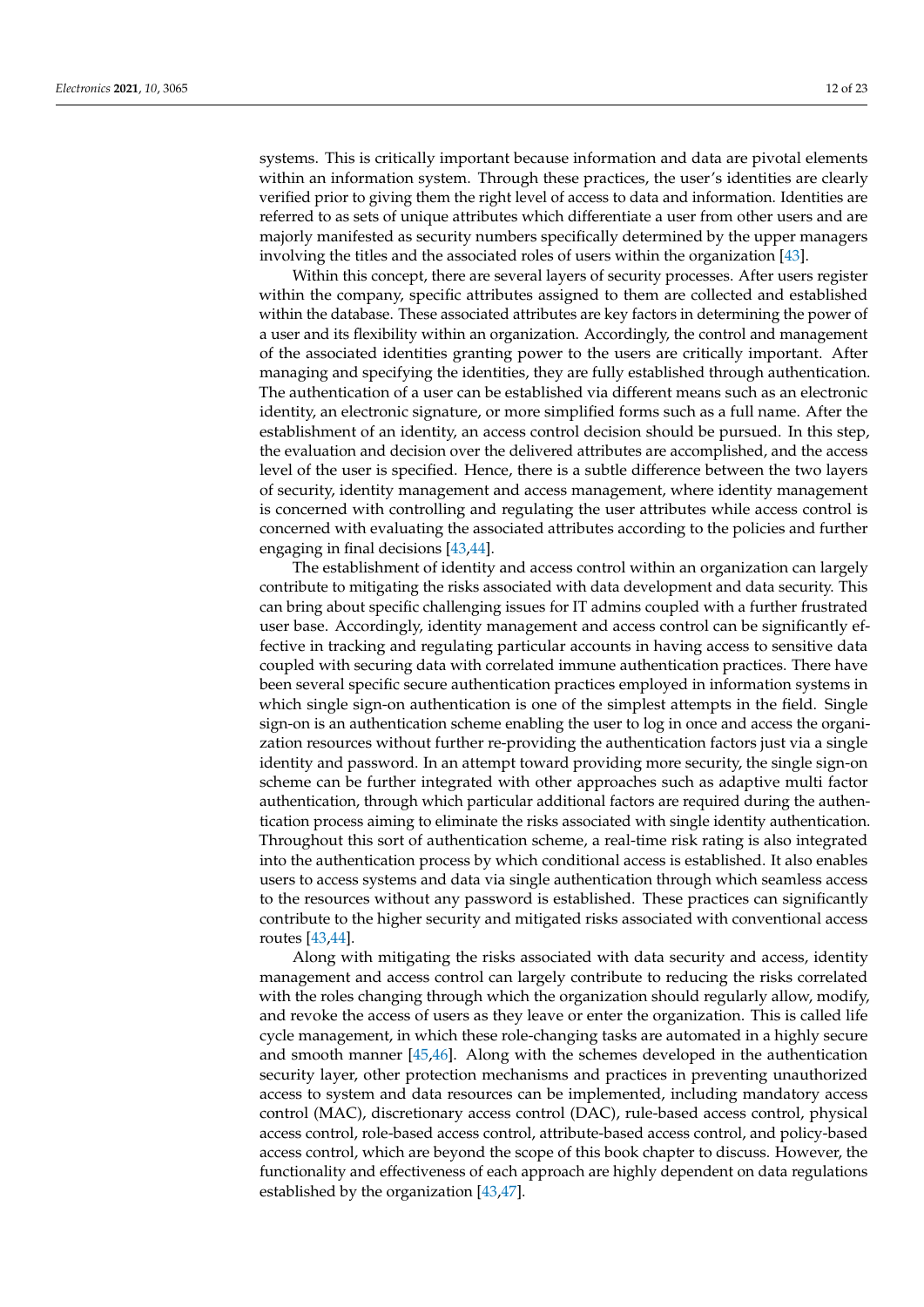#### *5.6. Risk Control*

The last step in risk management is to implement the identified, qualified, quantified, and specified responses in action. In this regard, there are a couple of major challenges that should be taken into consideration which are (i) implementing risk plans and ensuring their validation. Risk plans should be self-fulfilling if the associated strategies and plans have been integrated. In addition, ensuring the validation of plans involves the extensive and sustainable tracking of both the risk and the environment, which is majorly accomplished through pursuing inquiries. (ii) Providing well-organized and meaningful documentation to further process support. In this step, various tools are utilized to evaluate the specific and delicate requirements of risk monitoring, including earned value analysis [\[24\]](#page-21-9).

#### **6. Risk Policies and Continuity Planning**

Managing risks is tightly involved with policy analysis. In fact, the policy is attributed to a principle or a plan to lead decisions through obtaining intended outcomes, which are specifically applied to a broad range of subjects, including organizations, groups, governments, and individuals. Accordingly, the development and implementation of policies, aiming to guarantee continuous development, are accomplished through a similar structure as for the risk management structure, including:

- 1. The recognition of a problem;
- 2. Applying particular analysis;
- 3. Processing phase, including developing policy instrumentation, consulting, and coordination;
- 4. Decision-making;
- 5. Execution;
- 6. Final evaluation (assessing the effectiveness of the policy).

Each company or business is highly threatened by unpredicted business interruptions and associated challenges. Depending on the specific circumstances of any business, there are many particular events that might constitute a crisis. Unplanned events can bring about serious and catastrophic effects on a business, including damaging stocks, losing customers, and bankruptcy that also makes it impossible for the organizations to withstand them. These events are mainly specified by low probability, considerably large consequences, vagueness, and short response times. The crises that an organization may encounter can cover a wide range, including physical crisis, personnel crisis, information crisis, reputational crisis, criminal crisis, and economic crisis. Accordingly, it is critically important to set specific rules and policies to help to be completely immune against potential crises [\[48](#page-22-0)[,49\]](#page-22-1).

Digitalization also plays a crucial role in the continuity of an organization. The potential to treat and prevent risk, to be receptive to new ideas, and to adopt digitalization to improve efficiency and performance within the organization are all directly related to business continuity. Digital technologies allow the creation, quantification, and distribution of data required to implement new business processes to start organizing for effective implementation in a digitalized era. They can also be a very useful tool to help manage disaster risk at all stages, such as identifying and assessing, preventing, and preparing for recovery [\[50](#page-22-2)[–52\]](#page-22-3).

Business continuity planning refers to the development and maintenance of specific frameworks, policies, and established standards not only to manage a business disruption but also to create resilience [\[53\]](#page-22-4). It is simply understood that every business strategy is dependent on business sustainability, and each factor that violates this pre-established assumption would seriously contribute to impinging the business potential to hit its targets. Business continuity refers to the maintenance of unhindered availability and accessibility of all chief resources required for a business to act appropriately day in day out. A process of establishing a system of prevention and recovery from threatening interruptions is simply referred to as business continuity planning which its main objective is to provide the ability to preclude, prepare for, react against, and recover specific vulnerable sectors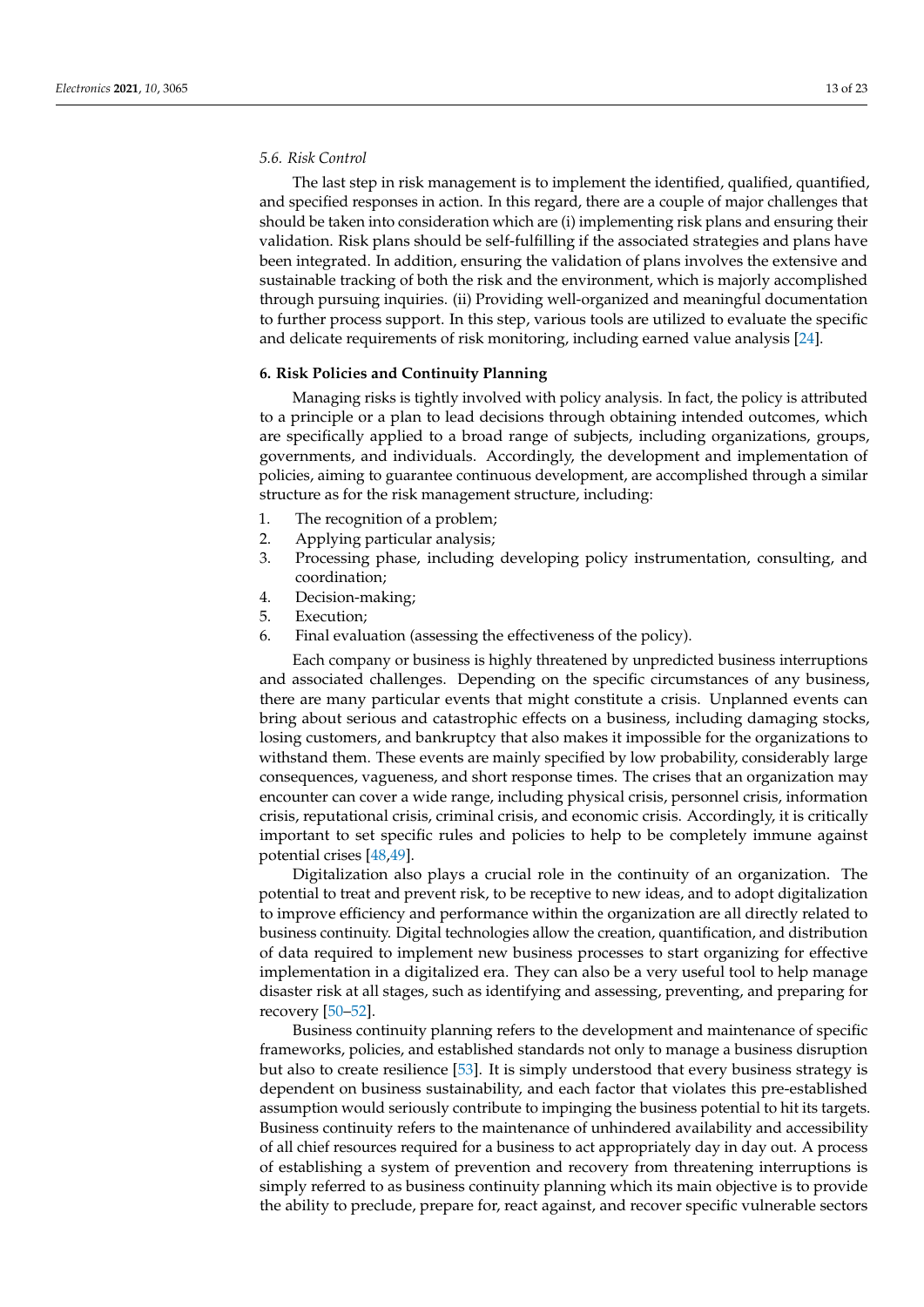from an unplanned event. The associated business continuity plan is an outcome of the business continuity management process, which is referred to as a management process with specified steps to reach the main objectives of a continuity plan. Businesses that participate in continuity planning exhibit much more resilience, immunity, and stability against a series of emergencies, disasters, and associated unplanned events [\[48,](#page-22-0)[54](#page-22-5)[,55\]](#page-22-6).

Although used interchangeably and exhibiting common features, business continuity planning and business continuity policy are not exactly the same. In fact, along with addressing exclusive requirements for maintaining continuity, they serve different objectives within a company. The policy determines specific standards and benchmarks, while the role of a plan is to delineate how an organization reacts and behaves through an event, from its beginning to the end. It is clear that, the information required by the business continuity policy should be included in the business continuity plans [\[48,](#page-22-0)[54](#page-22-5)[,55\]](#page-22-6).

A continuity plan should be concise and straightforward. There are three main steps for creating and applying a business continuity plan in an organization:

- 1. Risk assessment and associated analysis;
- 2. Development and documentation of a business continuity plan;
- 3. Testing and implementing a business continuity plan.

The first step in applying continuity planning in an organization is to pursue risk assessment, to determine the essential business functions, and to identify the degree and the level of the exposure to threats. Throughout this step, the critical functions required for the operation of an organization and their associated impact after their loss are identified. A robust business impact analysis focused on functionality, services, and revenues is the foundation of a successful business continuity strategy [\[56](#page-22-7)[,57\]](#page-22-8). Critical functions of a business are mainly referred to as the business outputs that, along with lacking scheduling plasticity, impose serious implications over many organization sectors if disrupted. In fact, not all operational sectors of an organization are required to be considered as critical functions because it is highly dependent on the duration of the emergency. Accordingly, the critical operative function of each sector with respect to covering time frames should be accurately considered. Their impact on the business should be determined during the process, along with specifying the correlated critical functions. Identified critical functions should be prioritized with respect to their associated impact, aiming to establish a priority over the recovery process. During the process, after identifying organization functions, the associated processes and operations of the business should be classified with respect to their priority, including critical, important, and non-critical, as is shown in Table [1](#page-13-0) [\[58\]](#page-22-9). In accordance with the process, after identifying the associated critical functions, specific people should be allocated for each one to be in charge of them [\[36](#page-21-20)[,37\]](#page-21-21).

| Classification                                   | Description                                                          | <b>Recovery Timeframe</b>                                                        |
|--------------------------------------------------|----------------------------------------------------------------------|----------------------------------------------------------------------------------|
| <b>First Priority</b><br>(referred as essential) | Essential functions that are critical<br>to be performed in practice | It commonly takes more than<br>48 h to recover after the<br>disaster is declared |
| Second Priority                                  | Critical functions to be performed                                   | It commonly takes three to                                                       |
| (referred as significant)                        | based on the schedule and after<br>the completion of essentials      | seven days to recover after the<br>disaster is declared                          |
| Third Priority                                   | Less critical functions in terms of                                  | It commonly takes eight to                                                       |
| (referred as non-essential)                      | time that can improve<br>main operations                             | thirty days to recover after the<br>disaster is declared                         |

<span id="page-13-0"></span>**Table 1.** Classifications to prioritize business processes in continuity planning [\[58\]](#page-22-9).

After specifying the critical functions of the business, a risk analysis should be accomplished over them. It is important to engage in risk assessment activities because the governed recovery plan is indeed highly dependent on the characteristics and the level of identified risk in each operation. The process of risk identification and analysis is quite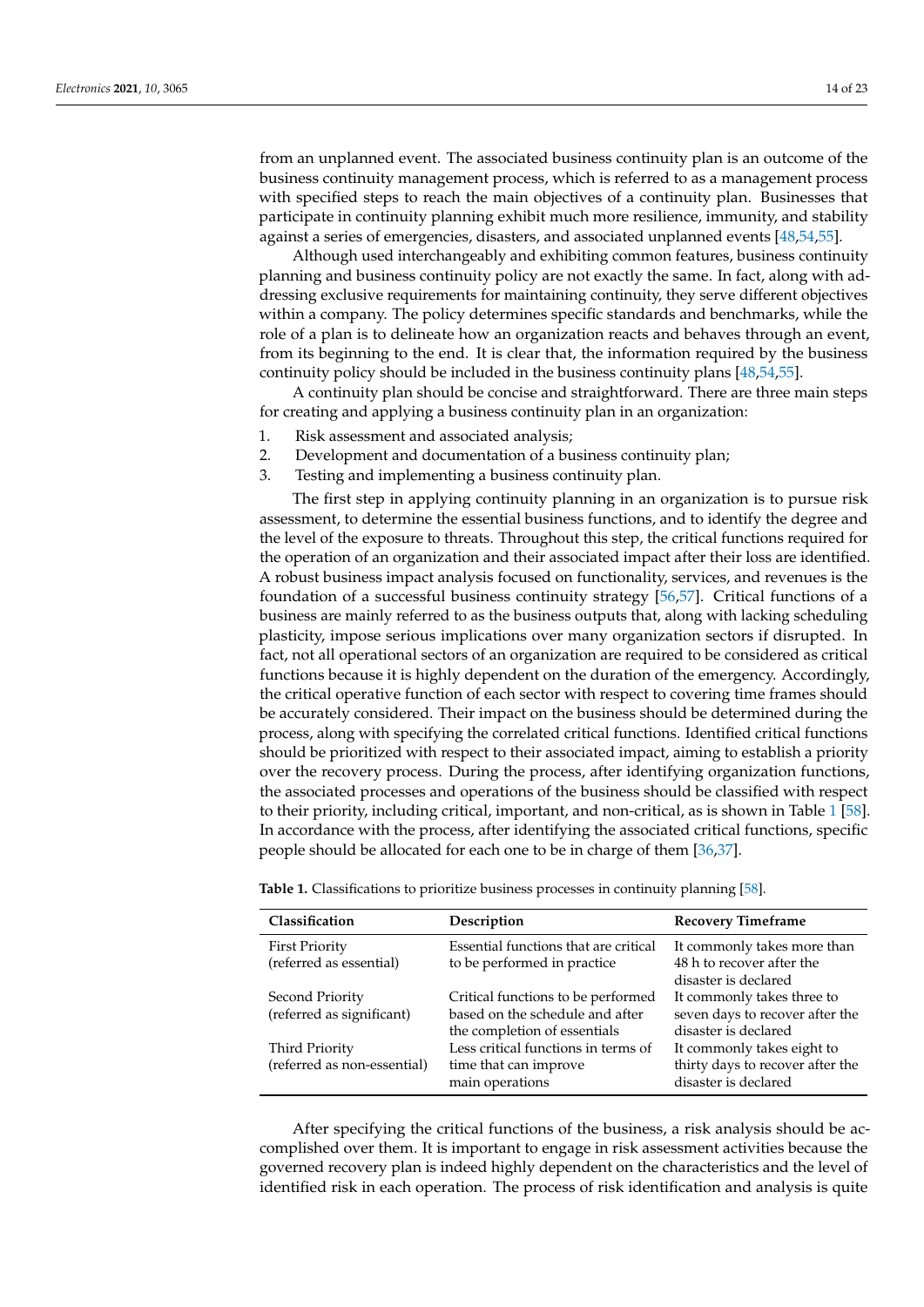similar to what has been mentioned in the risk management structure that is also tightly involved with the qualitative and quantitative analysis.

The second step in applying continuity management is developing and documenting a continuity plan. After assessing the risk fields and their potential impact on the business under investigation, a continuity plan should be developed to determine the thresholds at which the business can accept the risks and specify the required actions against different levels of risk. At this level, there are three main actions that a business can perform according to the previous risk assessments, including:

- Accepting the existing condition;
- Diminishing the impact of a specific crisis/risk down to a satisfactory degree;
- Diminishing or eradicating the potential effects.

Among the three mentioned options, activities associated with decreasing the likelihood or impact of a disaster are more often suggested since the exposure of the business is considerably diminished to a reasonably practicable level. Accepting the present condition is mostly reflected in the fast recovery ability. However, this may not be quite effective after completing the recovery; the business may not still recover its customers or other resources used to deal with. In addition, it is found to be extensively expensive to eradicate the associated potential effects.

Accordingly, concerning the obtained information from previous assessments, strategies for continuity of the business should be developed and documented to be further validated. To develop strategies that support business continuity, several main actions should be accomplished. As an important attempt during the process, the main communication channels that are essential for emergency conditions should be determined. This includes the particular locations and personnel required to be accessible, the means to communicate, and the time characteristics of communications during an emergency. This is an essential step in developing a plan for continuity management since communication plays a critical role in all essential operative sectors of an organization [\[54](#page-22-5)[,55\]](#page-22-6).

Once the communication channels and their correlated characteristics are thoroughly identified, essential resources required for the recovery process during the emergency should be specified. This includes the determination of the following requirements:

- Minimum number of personnel required for critical operative sectors;
- Minimal requirements for implementing critical functions regarding alternate manufacturing, warehousing, operating systems, etc.;
- Means and resources of obtaining required materials;
- The time frame through which each of these specified actions are required;
- Recovery alternatives.

After identifying essential resources for the recovery process during emergencies, action over the disaster assessment should be carefully pursued. During this step, managers should identify the constituent components of disasters correlated with a particular operation, determine the means to quantitatively evaluate an emergency, and specify the main resources for obtaining information regarding the disasters under investigation. This assessment provides necessary information for decision-makers to engage in decisions. Decision-making for disasters should be included in the plan. During the process, it is important to envision the sequence of actions during and after the emergency. The decisionmaking process is reflected in many aspects of the business-critical functions, including the teams that are required before, during, and after the disaster, the correlated roles and responsibilities, and the time point through which these elements take action [\[54\]](#page-22-5).

After developing strategies in continuity management, it is important to provide these strategies as documents to be applicable in further steps in crisis management. However, this documentation process should be performed since poorly written plans can be strongly frustrating, hard to be employed, and outdated in a short period. Documentation should proceed to support the quick and straightforward perception and better success in its im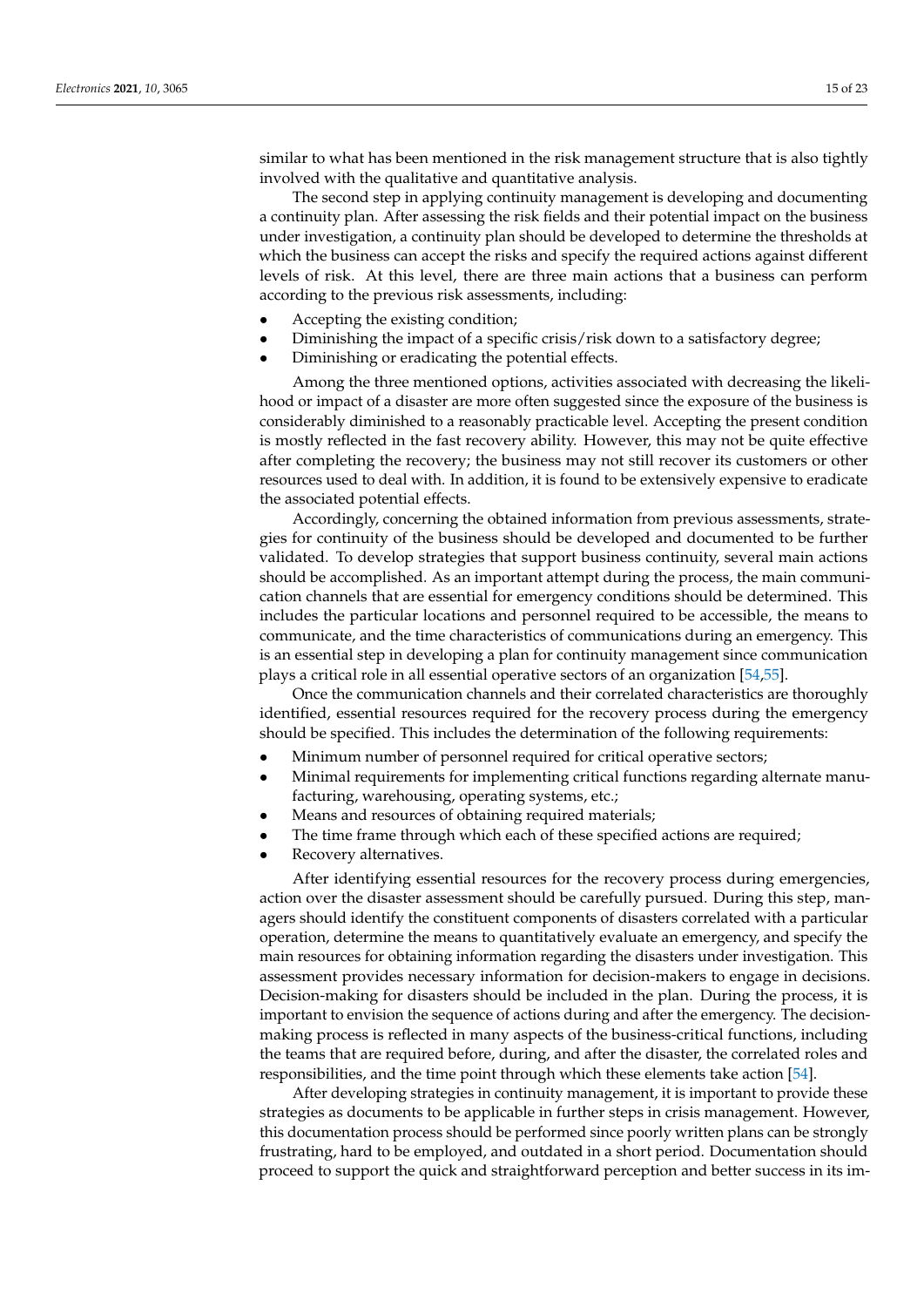plementation. Accordingly, along with being brief and to the point, serious considerations should be taken into consideration, including:

- Well-organized writing formats to contribute to the cohesiveness and conformity of the plan;
- The specific assumption on which the strategies might be relied on should be written;
- If the planner encounters difficulty in preparing the plan, it may pertain to the fact that he/she is trying to plan for areas that do not need to be planned.

The associated documented continuity plans are further required to be tested and validated. Efficient organizational contingency management is possible if the company consistently tests the involved person's experience and knowledge of emergency response, as characterized in business continuity plans, to implement business continuity, identify and prioritize resources, thereby steadily developing the resources involved in the emergency response process and ensuring coordinated actions throughout crises, while taking technological developments and company specifics into account [\[59](#page-22-10)[,60\]](#page-22-11).

Accordingly, specific procedures should be considered to validate and test the previously documented continuity plan, including checklist tests, simulation tests, and parallel tests. Throughout the validation process, the compatibility of backup procedures is specified, the modification spots on the plan are determined, the potential of the organization to recover after a crisis is demonstrated, and a regular basis for the validation of the plan provides the opportunity to regularly update and correct inconsistencies that have been outlined. In fact, this step is highly functional as it establishes the guarantee that all important steps throughout the plan are included. As the plan is documented, adjusted, and validated, the top managers should specify a plan to implement it, which requires sets of practices such as personnel training to ensure its smooth and unhindered application within the system [\[48,](#page-22-0)[54,](#page-22-5)[55\]](#page-22-6).

## **7. Risk Control and Fraud Detection**

All businesses are threatened by fraud all over the world. During tough economic situations, small and medium-sized enterprises are more inclined toward developing ways to establish further innovation, development, and survival rather than risk management and associated activities. In addition, a highly linked world has resulted in advancements in communication and digital technology. Various forms of networks have evolved, including social media, e-commerce websites, blogs, industry trade networks, telecommunication networks, banking networks, and insurance networks, all of which generate an increasing amount of data. These networks provide a large amount of information that can be accessed anonymously, making them ideal platforms for spreading false information, mischief, and misdemeanors: fraudsters and attackers can hide their harmful actions within the mountains of data. As these networks continue to spread, fraudsters' possibilities to manipulate them for their own gain have grown as well [\[61,](#page-22-12)[62\]](#page-22-13).

Hence, along with requiring a great deal of hard work and research, they are highly endangered to fraud. Fraud commonly includes actions such as conspiracy, embezzlement, money laundering, and corruption, and it is mainly referred to as the untruthful and illegal actions committed by specific individuals or companies to provide a profitable, mostly financial outcome. Fraud occurs when an organization attempts to obtain something of value, in most cases money or property, in an illegal manner. Accordingly, fraud can originate from different sources, including staff members, suppliers, customers, and third parties having no direct connection with the associated business [\[25](#page-21-10)[,26](#page-21-32)[,63\]](#page-22-14).

No single reason can be considered as the associated driving force to fraud, and many elements that may contribute to the fraud happening include motivation and the required potentials of offenders, the technical and professional ability of the fraudster, final consequences of fraud discovery, etc. However, there is a generalized model to indicate the reasons for fraud that considers the main aspects of fraud is the fraud triangle which presents three main elements as the main driving forces contributing to fraud, including motivation, opportunity, and rationalization [\[63,](#page-22-14)[64\]](#page-22-15).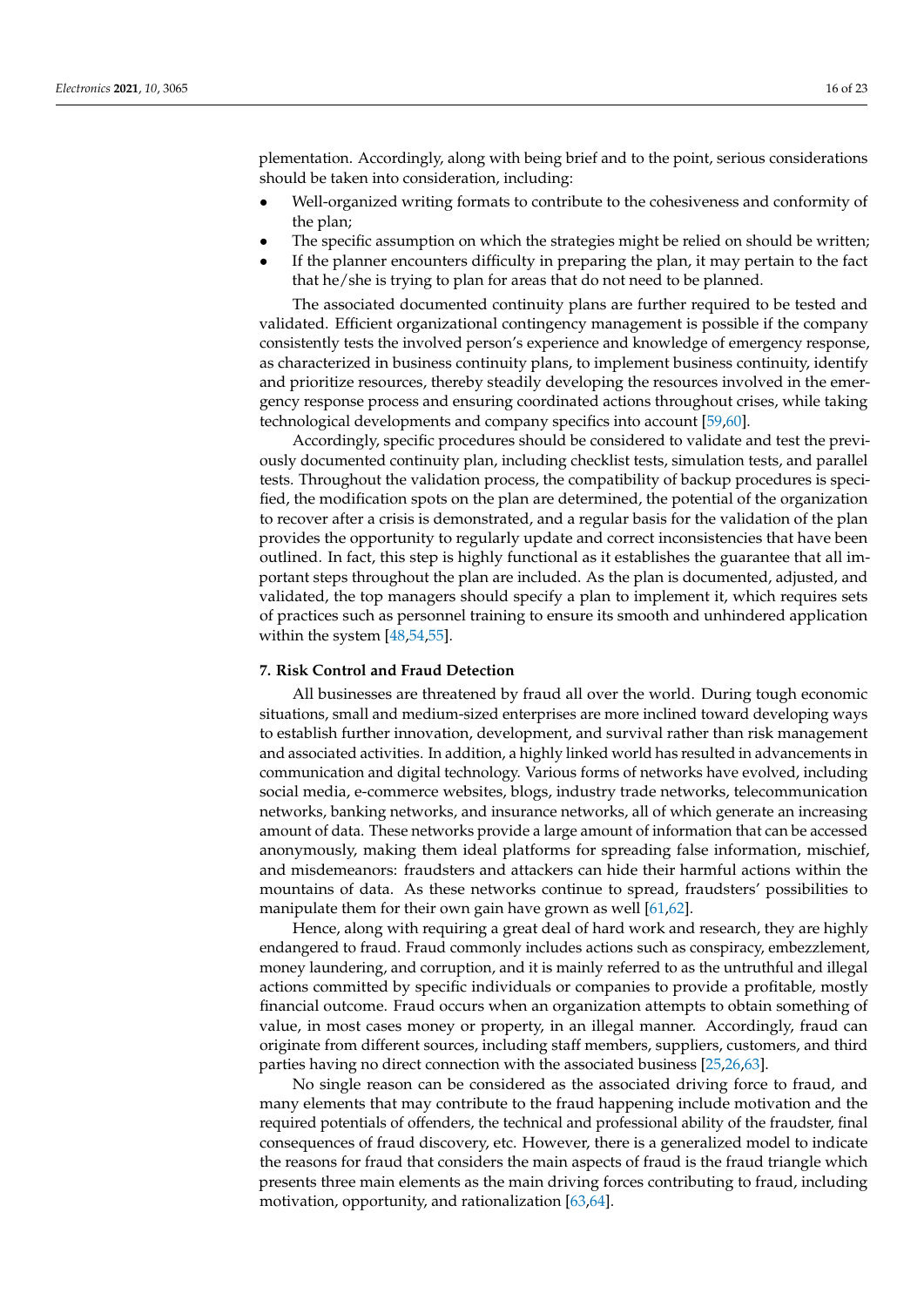Briefly, motivation which is interchangeably known as pressure, refers to the inclination of an organization towards committing fraud. In simple terms, it typically relies on either greed or need. Incentives toward committing fraud may be reflected from the personal motivations, investors, or higher-positioned managers' expectations or associated bonuses.

The opportunity is simply attributed to the conditions that enable fraud to occur. Based on numerous studies, it is indicated that employees are either completely honest or completely dishonest. However, most of the employees fall into a third category where they are mostly affected by opportunities. Among all three fraud elements, it is accounted as the only element that a company implements complete control over. The establishment of fraud opportunities mainly originate from inadequate accountant policies and weak internal controls. In other words, fraud opportunities are more likely to develop where weak internal controls, low security over properties, and imprecise policies exist [\[63](#page-22-14)[,64\]](#page-22-15).

Rationalization is the individual or organizational justification to commit fraud. The common rationalizations that fraudsters contribute to are justifications such as "the upper positioned managers doing as well" and "having no other solutions" [\[64\]](#page-22-15).

Many studies are being carried out in an attempt to estimate the exact scales and costs that fraud poses to a business. However, most of the frauds remain unrecognized, and even if recognized, they are rarely reported. Although gaining a full understanding of the concept and compiling associated reliable statistics is involved with high complexity, it has been majorly demonstrated that fraud, along with being prevalent within an organization, can bring about serious, costly problems (explaining examples of the scale) [\[64\]](#page-22-15). Even if the optimistic prognosis of a long-term drop in fraud is correct, the trend is unlikely to be unstoppable or consistent. Informational and behavioral frictions, greater institutional skepticism, and economic inequality are all variables that might hinder the long-term drop in fraud [\[65–](#page-22-16)[67\]](#page-22-17).

Aside from the vast scale of problems and costs that fraud can impose on a business, a great number of organizations all over the world still lack formal systems and processes aiming to detect, prevent and respond to fraud. In this regard, managers who professionally deal with the analysis of information and systems can play a chief role in the establishment and accomplishment of such systematized anti-fraud activities within an organization. There has been a great attempt toward employing integrated (or hybrid) multiple-criteria decision-making methods by modern decision-makers in acting against fraud and fraudsters [\[68,](#page-22-18)[69\]](#page-22-19). Accordingly, financial organizations are increasingly relying on data-driven strategies to build fraud detection systems that can detect and prevent illegal transactions automatically [\[70–](#page-22-20)[72\]](#page-22-21). Generally, along with the development of anti-fraud actions, specific approaches should be developed to prevent fraud, detect, and respond appropriately [\[64\]](#page-22-15).

Considering the prevalence of fraud in numerous organizations and its associated destructive consequences, there is a compelling argument concerning the engagement of organizations in anti-fraud activities, which requires investing time and other resources. Generally, the anti-fraud strategies can be classified into four main actions as the following:

- 1. Prevention;
- 2. Detection;
- 3. Deterrence;
- 4. Response.

Each of these anti-fraud strategies are highly interconnected, and each one contributes to a particular role in eliminating fraud from an organization [\[73\]](#page-22-22).

#### *7.1. Fraud Prevention*

According to elements that contribute to fraud, it is clearly recognized that some effective ways should be performed to prevent fraud. These ways are mainly correlated with decreasing the associated incentives, mitigating the required opportunities, and restricting the ability of potential fraudsters to rationalize their fraud actions. Associated prevention methods mainly include the establishment of policies, controls, and practices,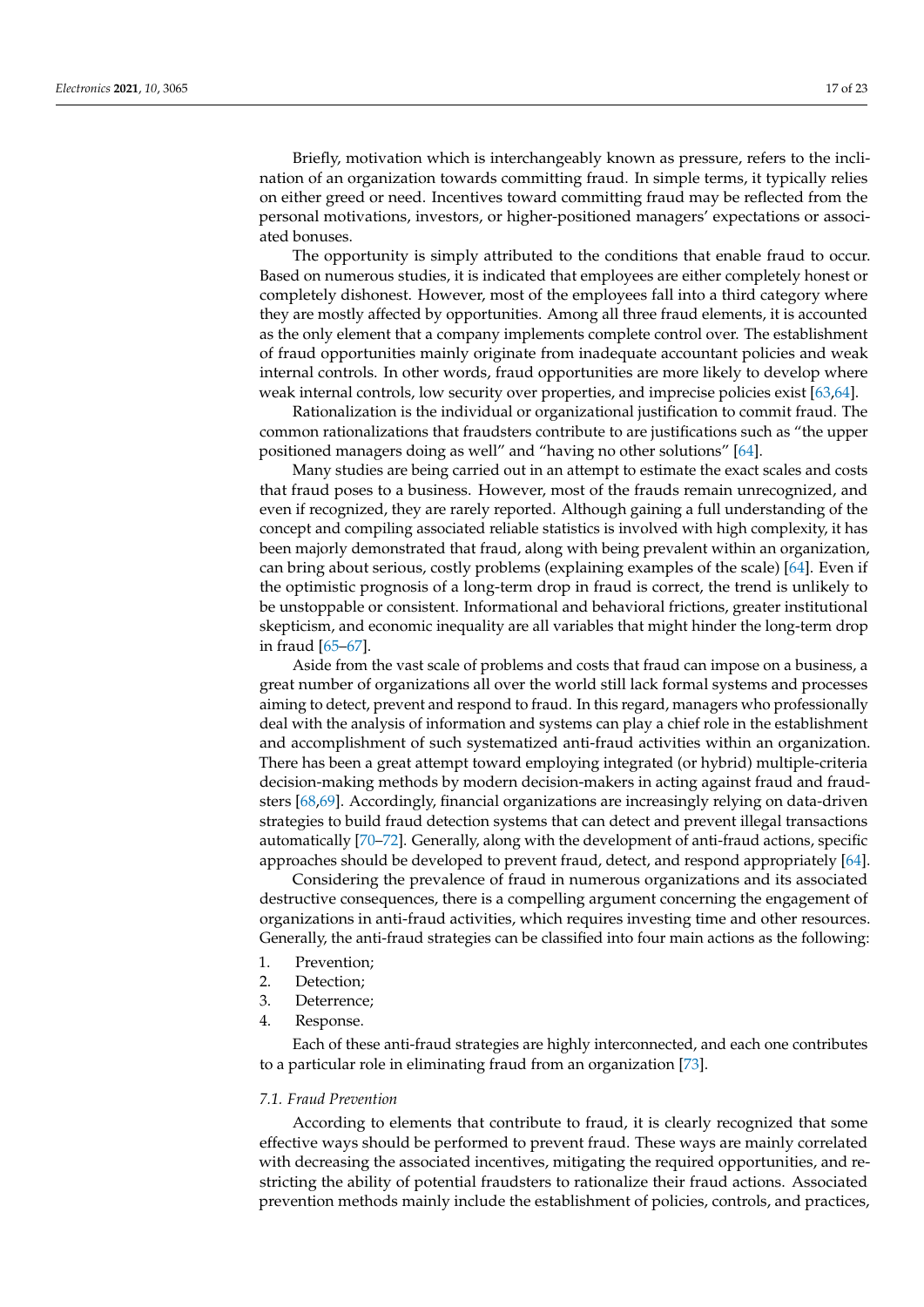including training and fraud awareness to halt fraud from occurring. Here, we are discussing several main preventative efforts to mitigate the occurrence and cost of fraud within an organization [\[63,](#page-22-14)[64\]](#page-22-15).

One of the most critical factors contributing to anti-fraud activities is to create a well-organized ethical organization within a business [\[74\]](#page-22-23). More dynamic and proactive managerial efforts, such as building an "ethical tone at the top" and establishing an efficient "ethics training", are necessary to construct a whistleblowing policy in a firm, which in turn positively influences employees' impressions of corporate anti-fraud tactics [\[74](#page-22-23)[,75\]](#page-22-24). The attitudes within an organization can largely determine the extent to which the organization is likely to be at risk of fraud. Ethical standards have been revealed to be very beneficial in the long run and in very different aspects since many people, including customers, suppliers, the community, etc., realize that they can rely on a trustworthy organization with well-established ethical standards. The definition of well-organized ethical standards is not quite clear, and it can vary from organization to organization. However, in standardizing an ethical policy, it mostly attempted to establish straightforward short enough statements for better efficiency [\[63\]](#page-22-14).

In some references, it is recommended to develop and promote ethical codes, which refer to particular policies concerning ethical conduct and implementation within an organization. However, such documented ethics codes are not sufficient to effectively prevent this. In fact, these ethical standards should be tightly entangled within the organizational culture. Accordingly, the commitment to ethical behaviors should be primarily reflected in the behavior of upper-positioned managers because within an organization the employees are more likely to imitate what they see from their superior managers. In addition, alongside the commitment of the senior managers, they must contribute to controlling the fraud risk and establish activities that may help to grow an anti-fraud culture [\[63](#page-22-14)[,64\]](#page-22-15).

Another important activity that an organization should perform to manage and prevent fraud risks is the regular assessment of fraud risks. This assessment is carried out in a similar manner discussed previously in the risk management section. Simply, the fraud risks should be clearly identified in all aspects, directly-related and indirectly related, and further assessed concerning their impact and probability.

Identifying and assessing fraud risks provide a wealth of information for further establishing the training to increase the awareness of individuals within an organization. The necessity to increase the awareness of an organization in terms of fraud is more obviously recognized since, after the occurrence of fraud, those who have been close to the fraud surprisingly declare a low consciousness concerning the fraud. Thus, as an imperative step through the risk management process, it is essential to increase the awareness of individuals within an organization through formal training, group meetings, posters, newsletters, bulletins, and associated platforms. Through this training, employees would be enlightened on what constitutes fraud, how to prevent and identify fraudulent behavior, how to respond if it has happened, and hence, the communication should be constantly established [\[64,](#page-22-15)[76\]](#page-22-25).

Just as employee awareness raises, it should be widely established in an organization as a major component of fraud risk management and an effective reporting mechanism. The importance of establishing an effective reporting system is simply understood since most of the employees are aware of specific misconducts in the organization, and a large set of them may remain silent. This silence in reporting such misconduct is majorly reflected in many conflicting emotions, including working group/family loyalties, fear of consequences, and suspicion rather than proof. Accordingly, the senior managers should provide a culture through which all employees play an important role in fraud-fighting [\[76\]](#page-22-25).

Another significant approach in developing a preventative culture within an organization is to provide a well-organized internal control system.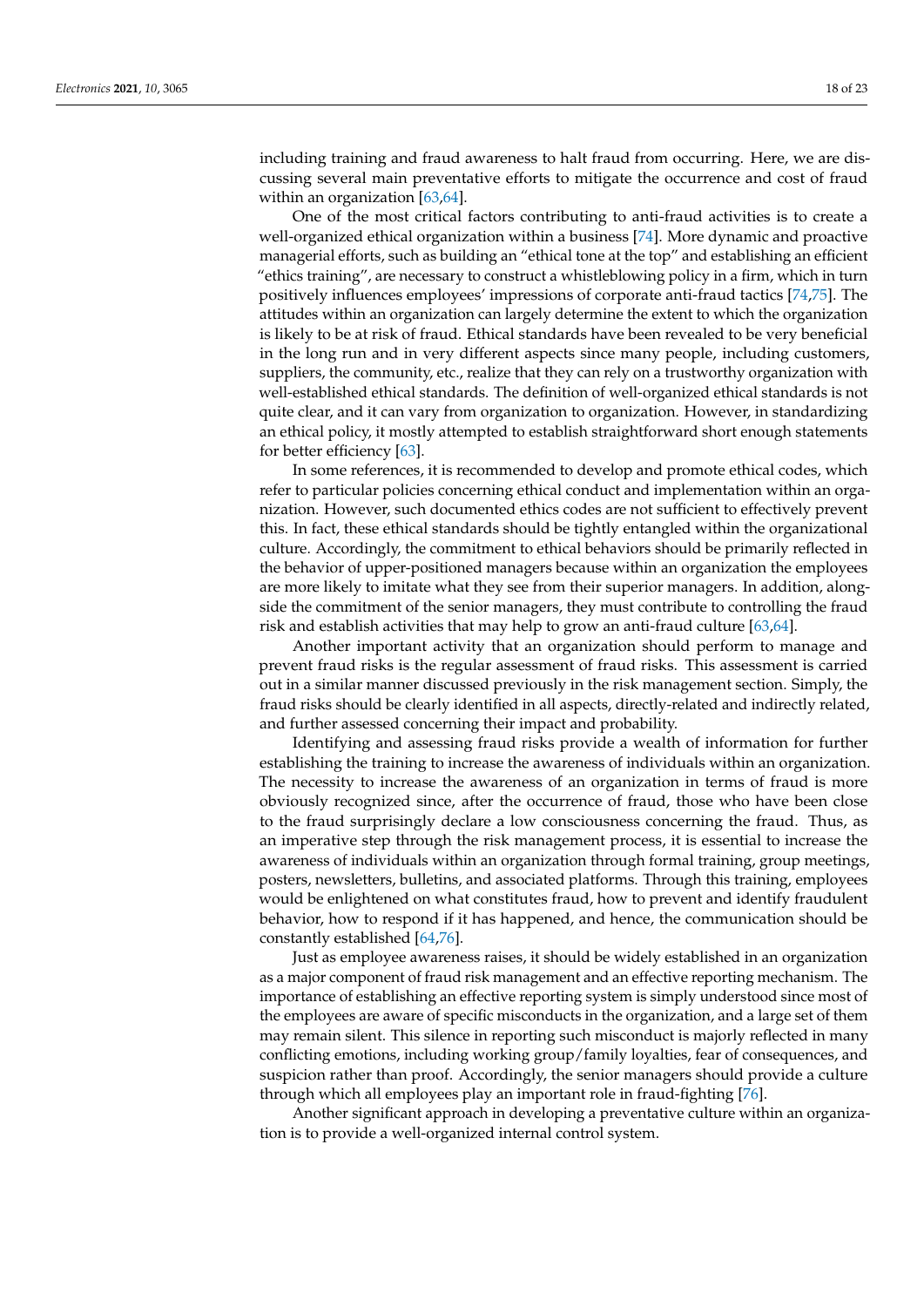### *7.2. Detecting Fraud*

It is of significant importance to invest time and resources to develop and establish approaches required for fraud prevention within an organization since it strongly supports the further sustainability and continuity of the business. In addition, the recovery of an organization after the occurrence of fraud is a highly inefficient and time-consuming process, and most organizations cannot fully recover the losses they have had. Nevertheless, the methodologies developed for preventing fraud are unable to ensure complete immunity to an organization. Accordingly, an organization should engage in other specific policies to ensure that the continuity of the system would be established after the fraud happened. This is mainly met through fraud detection. Fraud detection methodologies usually employ specific procedures that mostly rely on analytical approaches and reporting systems to specify and sum up the existence of inconsistencies and anomalies [\[63,](#page-22-14)[64,](#page-22-15)[76\]](#page-22-25).

Generally, fraud can be detected and revealed in several main ways. Since the risk management process plays a substantial role in fraud management, the internal audit functions should be strictly established to monitor risk management activities and fraudsusceptible factors. Moreover, the associated controls and mechanisms established within an organization largely contribute to fraud discovery. Aside from the fraud-related considerations, fraud can also be detected by accident or in terms of received information. However, concerning the fraud discovery, two sets of elements are considered to be highly helpful, including (i) warnings and fraud indicators and (ii) tools and methodologies [\[63\]](#page-22-14).

As mentioned, no systems are fully fraud-proof, and there is always a possibility of fraud occurrence. Accordingly, identifying fraud indicators can provide great potential in early diagnosis and discovery. There are two main classes of fraud indicators include alerts and warning signs.

Warning signs are known as the organizational indicators of fraud risk, which can be reflected in different areas of business risk, financial risk, environmental risk, information systems, and technology risks.

### *7.3. Fraud Deterrence*

Although stated separately as a different anti-fraud strategy, deterrence is highly interrelated with the prevention concept. Fraud deterrent is a proactive, preventative strategy, whereas fraud detection is a reactive reaction to either a misuse of assets or falsification of financial results. Effective preventative measures act as powerful deterrents to individuals who would otherwise be inclined to perpetrate fraud [\[77,](#page-22-26)[78\]](#page-22-27).

Fraud detection serves as a deterrent to potential fraudsters by notifying them that the firm is actively counteracting fraud and that systems are in place to identify any illegal conduct that has happened. The fear of being caught will often prevent a potential criminal from attempting fraud. Additional detection controls should also be put in place to compensate for the fact that deterrent measures may be ineffective in some cases [\[64](#page-22-15)[,77\]](#page-22-26).

Three basic elements are essential in the prevention of fraud. To some extent, they all entail elements of a solid ethical culture: top management's action-based commitment to ethical behavior, heightened skepticism and an inquiring attitude, and powerful communication from all those associated with the financial reporting process [\[79\]](#page-22-28).

- A. Senior management's solid commitment to ethical behavior must be supported by acts as well as words. It has often been demonstrated that simply establishing a written code of ethics is insufficient to avoid ethical misconduct. Such enormous codes are widely acknowledged to be merely a showpiece that does not influence behavior [\[80\]](#page-22-29).
- B. Skepticism is widely recognized in audit procedures as a fraud deterrent; however, it also plays an essential role in financial reporting. Skepticism manifests itself in people at all levels of the accounting profession and encompassing specific characteristics including:
	- Accounting professionals consider all elements of economic activity rather than just accepting the first certain response or what someone in authority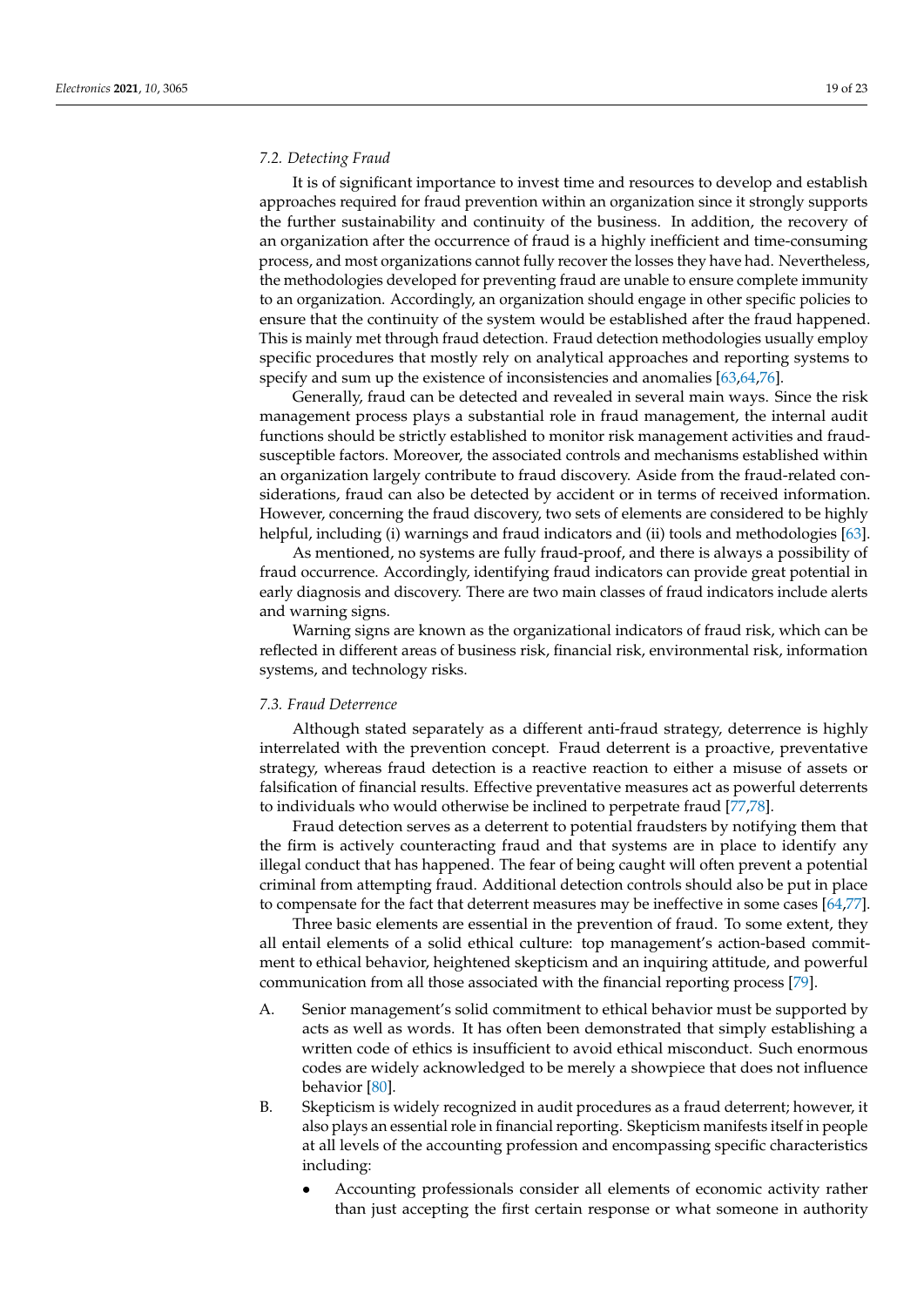states. That is why they have a questioning mind that leads to suspending final judgment and seeking more information and backup.

- Interpersonal knowledge assists accountants in recognizing that people's views and reasons for reaching a specific result might be skewed.
- Accountants with integrity and determination to make their own decisions, along with self-confidence, can determine and research matters for themselves rather than accepting the assertions of others.
- C. Finally, effective communication among participants in the financial reporting process is critical for fraud prevention and deterrence. It is the inevitable outcome of a strong ethical culture; however, it is still worth mentioning. Understanding any extra data that supports accounting findings can assist in preventing or eliminating the suspicion of misconduct when no illegal or unethical activity exists. In other words, improved communication enables everyone involved in the process to have a better understanding of the logic and evidence that underpin accounting choices and conclusions. As a result, there is less guessing and speculation while making an effort to comprehend intentions [\[79\]](#page-22-28).

#### *7.4. Responding to Fraud*

A formal approach to address and handle detected or suspected cases of fraud is to employ a plan called the fraud response plan. By using this plan, corporations can gather evidence to facilitate the response to fraud in a legal manner. Moreover, the corporate fraud response plan lowers the tendency to commit fraud which not only results in minimum loss and damage but also builds up market confidence and integrity of evidence for organizations [\[63,](#page-22-14)[64](#page-22-15)[,80\]](#page-22-29).

Generally, the fraud response plan is what creates legal, ethical, and moral standards for activities, and in the case of standard violation, the plan helps the organization to take any action against that person. All members of staff, and other stakeholders (customers, suppliers, and shareholders), must be aware of the fraud response plan, which contains the standards and the consequences of not respecting them. Although publicly exposing fraud has an adverse effect on the company's public image, it is a warning to those tempted to misconduct. Thus, regulated financial services companies are now legally obliged to report financial crime [\[64,](#page-22-15)[76\]](#page-22-25).

Roles and responsibilities in an organization are contingent on the size, industry, culture, and other factors. Generally, managers and supervisors are responsible for detecting fraud and other irregularities in their area. The finance director is responsible for the organization's response to fraud. Human resources usually handle any internal disciplinary procedures. Legal advisers (internal or external) are called as soon as a fraud is reported to advise on civil, internal, criminal responses, and the recovery of assets. If computers were used for fraud, IS and IT staff can provide technical advice on IT security, capability, and access. Public relations are in charge of preparing a brief for the press if that news of fraud becomes public. The police also investigate the matter. External consultants investigate skills from outside the organization. Insurers protect organizations against large fraud losses. Furthermore, where applicable, large organizations may have fraud officers, audit committees, and internal and external auditors [\[63,](#page-22-14)[64](#page-22-15)[,80\]](#page-22-29).

Several steps are generally being employed to respond to an identified fraud. First, after recording and evaluating all required details, the fraud officer should establish an investigation team accompanied by the advisers' team. Throughout the associated investigation, objectives, time frame, and the required resources should be clearly specified. Accordingly, a formulated plan should be developed, and for each specific action, authorities should be assigned. The actions within the developed plan are majorly involved with the recovery of the stolen resources, funds, and properties coupled with the modification and adjustment of existing anti-fraud strategies to prevent further occurrence of similar fraud events [\[64](#page-22-15)[,80\]](#page-22-29).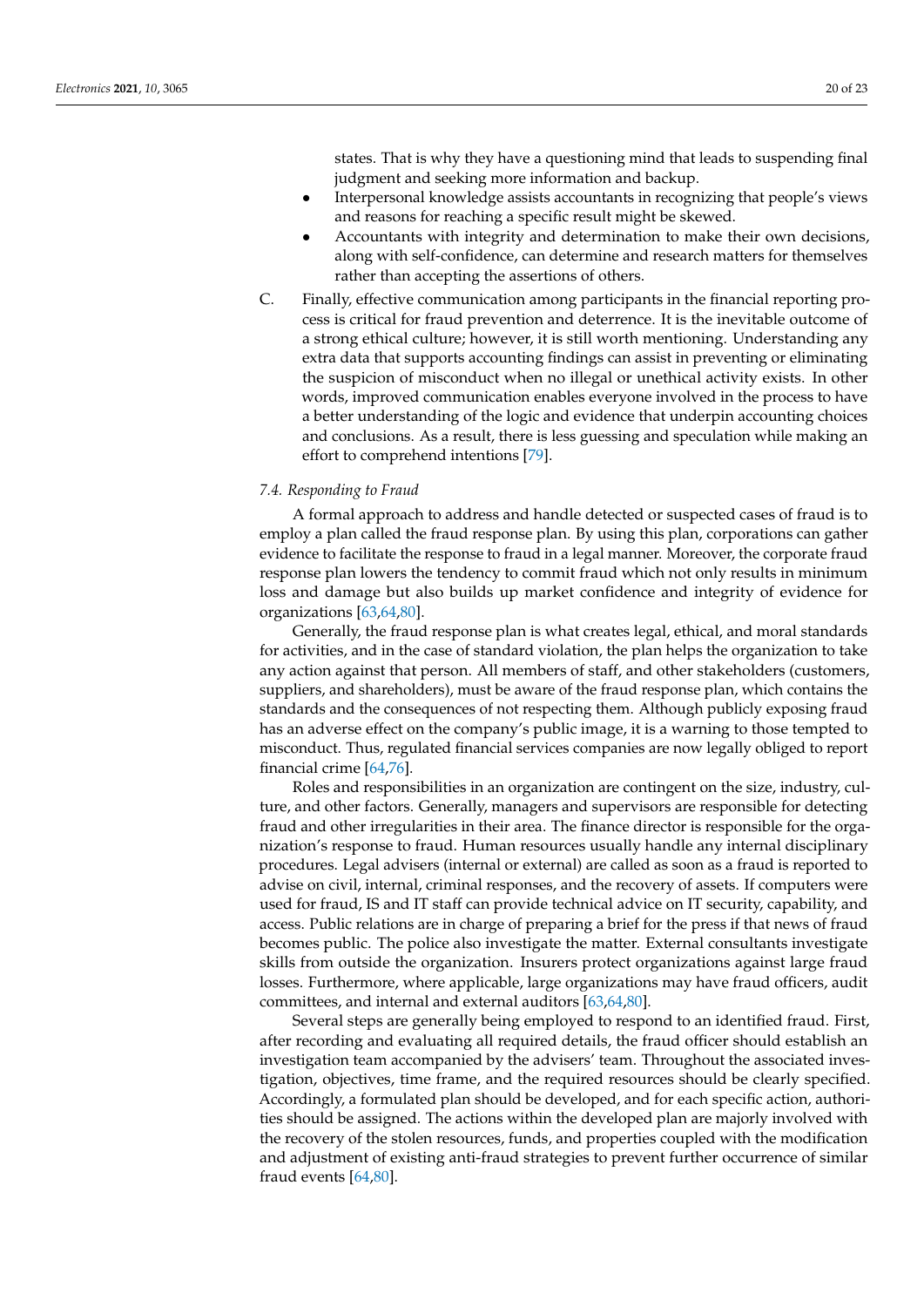# **8. Conclusions**

With growing complexity in different businesses, information and data processing plays an important role in the effective operation of departments within an organization. Data processing is a substantially time-consuming effort since great and growing volumes of data exist in any organization. Accordingly, information systems in light of advances in computer-based systems have been developed to streamline the specific practices associated with data processing, specifically to collect, store, process, and analyze data, and also extract and disseminate information for particular purposes. Such information systems are largely contributing to the significant increase in the effectiveness of organizations through various means, especially in decision-making processes. However, aside from the wide range of advantages that information systems present to an organization, it has also brought a series of potential risks within an organization. Risks associated with the implementation and the development of information systems are highly involved in information development and data security. Hence, there is growing attention and investment in resources throughout the world aiming to standardize and develop specific frameworks through which the associated risks can be mitigated. These are recognized as risk management practices. Risk management provides a broad range of applications and disciplines which attempt to develop particular plans and frameworks to detect, prevent, mitigate, and respond to risks in highly organized structures. Throughout such structures, the risks are identified, organized, analyzed both qualitatively and quantitatively, and further responded to, which is coupled with developing particular policies to prevent the occurrence of similar risk events. Although there have been numerous literature studies in different fields of healthcare organizations, insurance, energy power, waste management, mining, etc., great efforts are still required to fill the gaps existing in the literature, specifically in the fields of psychological factors and social system issues causing information system risks.

**Funding:** This research received no external funding.

**Conflicts of Interest:** The author declares no conflict of interest.

## **References**

- <span id="page-20-0"></span>1. Nikoloski, K. The role of information technology in the business sector. *Int. J. Sci. Res. (IJSR)* **2014**, *3*, 303–309.
- <span id="page-20-1"></span>2. Rochmah, T.N.; Fakhruzzaman, M.N.; Yustiawan, T. Hospital staff acceptance toward management information systems in Indonesia. *Health Policy Technol.* **2020**, *9*, 268–270. [\[CrossRef\]](http://doi.org/10.1016/j.hlpt.2020.07.004)
- <span id="page-20-2"></span>3. Mutwiri, W. *Amazon Business Information Systems. Data Acquisition and Management in Its Value Chain*; GRIN Verlag: Munich/Ravensburg, Germany, 2020.
- <span id="page-20-3"></span>4. Lucas, H.C., Jr. Performance and the use of an information system. *Manag. Sci.* **1975**, *21*, 908–919. [\[CrossRef\]](http://doi.org/10.1287/mnsc.21.8.908)
- <span id="page-20-4"></span>5. Abe, S.; Ozawa, M.; Kawata, Y. *Science of Societal Safety: Living at Times of Risks and Disasters*; Springer Nature: Berlin/Heidelberg, Germany, 2019.
- <span id="page-20-5"></span>6. Juntunen, M.; Lehenkari, M. A narrative literature review process for an academic business research thesis. *Stud. High. Educ.* **2021**, *46*, 330–342. [\[CrossRef\]](http://doi.org/10.1080/03075079.2019.1630813)
- <span id="page-20-6"></span>7. Zhu, T.; Haugen, S.; Liu, Y. Risk information in decision-making: Definitions, requirements and various functions. *J. Loss Prev. Process Ind.* **2021**, *72*, 104572. [\[CrossRef\]](http://doi.org/10.1016/j.jlp.2021.104572)
- <span id="page-20-7"></span>8. Aven, T.; Zio, E. Foundational issues in risk assessment and risk management. *Risk Anal.* **2014**, *34*, 1164–1172. [\[CrossRef\]](http://doi.org/10.1111/risa.12132) [\[PubMed\]](http://www.ncbi.nlm.nih.gov/pubmed/24152111)
- <span id="page-20-8"></span>9. Aven, T. Risk assessment and risk management: Review of recent advances on their foundation. *Eur. J. Oper. Res.* **2016**, *253*, 1–13. [\[CrossRef\]](http://doi.org/10.1016/j.ejor.2015.12.023)
- <span id="page-20-9"></span>10. Hansson, S.O.; Aven, T. Is risk analysis scientific? *Risk Anal.* **2014**, *34*, 1173–1183. [\[CrossRef\]](http://doi.org/10.1111/risa.12230) [\[PubMed\]](http://www.ncbi.nlm.nih.gov/pubmed/24919396)
- <span id="page-20-10"></span>11. Aven, T.; Heide, B. Reliability and validity of risk analysis. *Reliab. Eng. Syst. Saf.* **2009**, *94*, 1862–1868. [\[CrossRef\]](http://doi.org/10.1016/j.ress.2009.06.003)
- <span id="page-20-11"></span>12. Veres, O.; Ilchuk, P.; Kots, O.; Rishnyak, I.; Rishniak, H. Development of an Information System to Minimize the Risks of Personnel Management. In *Conference on Computer Science and Information Technologies*; Springer: Berlin/Heidelberg, Germany, 2020; pp. 939–958.
- <span id="page-20-12"></span>13. Chinazirova, S.; Tlekhurai-Berzegova, L.; Buller, E.; Kadakoeva, G. Development of an information system for the assessment of industrial and environmental risks of the enterprise. *Econ. Sci.* **2020**, *3*, 45–49.
- <span id="page-20-13"></span>14. Thompson, K.M.; Deisler, P.F., Jr.; Schwing, R.C. Interdisciplinary vision: The first 25 years of the Society for Risk Analysis (SRA), 1980–2005. *Risk Anal. Int. J.* **2005**, *25*, 1333–1386. [\[CrossRef\]](http://doi.org/10.1111/j.1539-6924.2005.00702.x)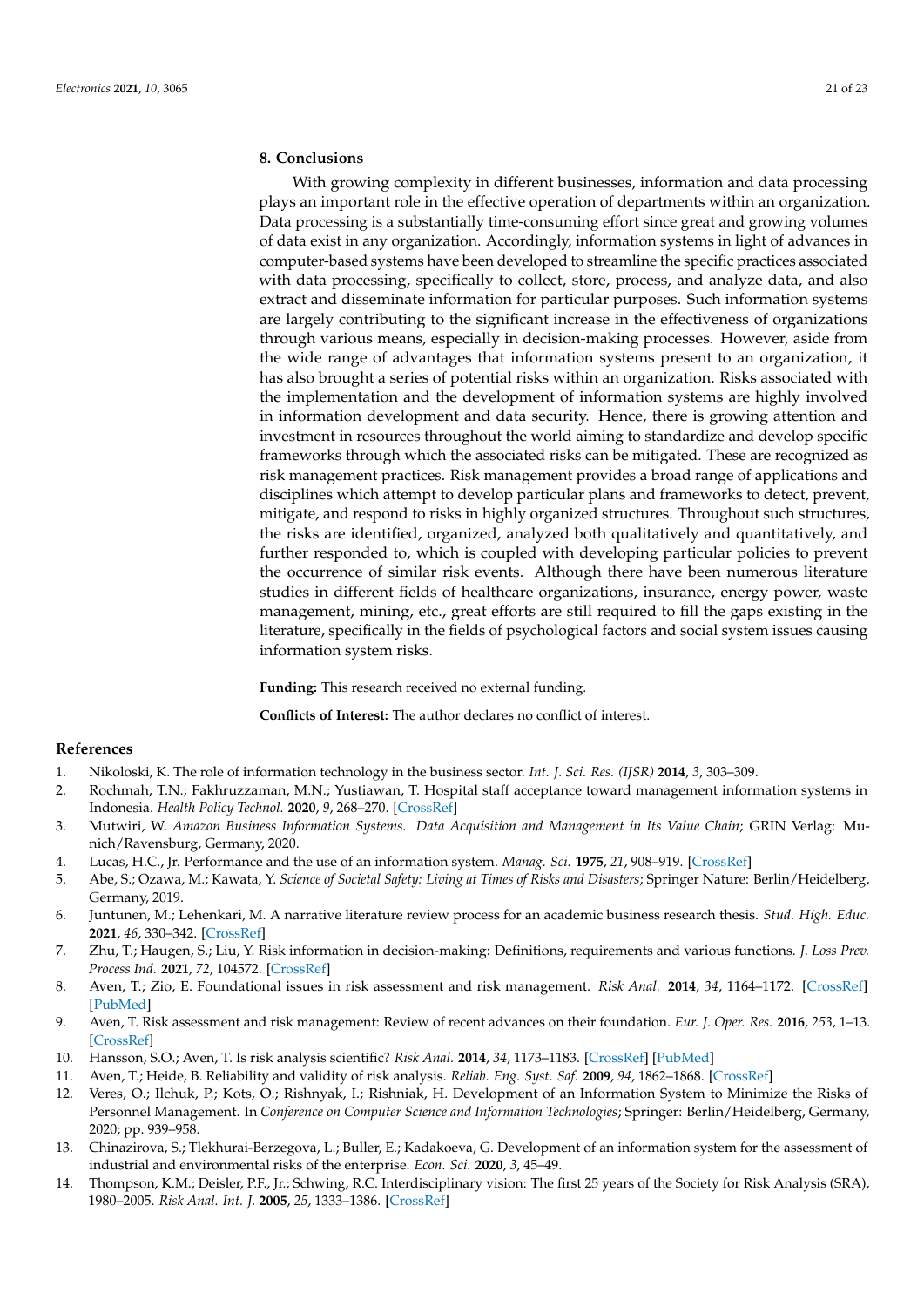- <span id="page-21-0"></span>15. Lowrance, W.W.; Klerer, J. Of Acceptable risk: Science and the Determination of Safety. *J. Electrochem. Soc.* **1976**, *123*. [\[CrossRef\]](http://doi.org/10.1149/1.2132690)
- <span id="page-21-1"></span>16. Kaplan, S.; Garrick, B.J. On the quantitative definition of risk. *Risk Anal.* **1981**, *1*, 11–27. [\[CrossRef\]](http://doi.org/10.1111/j.1539-6924.1981.tb01350.x)
- <span id="page-21-2"></span>17. AMSC; SAFT. *Department of Defense Standard Practice forSystem Safety*; United States Department of Defense, The Pentagon: Arlington County, VA, USA, 2012.
- <span id="page-21-3"></span>18. Aven, T.; Renn, O. On risk defined as an event where the outcome is uncertain. *J. Risk Res.* **2009**, *12*, 1–11. [\[CrossRef\]](http://doi.org/10.1080/13669870802488883)
- <span id="page-21-4"></span>19. Lemos, F. On the definition of risk. *J. Risk Manag. Financ. Inst.* **2020**, *13*, 266–278.
- <span id="page-21-5"></span>20. Ward, S.; Chapman, C. Stakeholders and uncertainty management in projects. *Constr. Manag. Econ.* **2008**, *26*, 563–577. [\[CrossRef\]](http://doi.org/10.1080/01446190801998708)
- <span id="page-21-6"></span>21. Pritchard, C.L. *Risk Management: Concepts and Guidance*; Auerbach Publications: Boca Raton, FL, USA, 2014.
- <span id="page-21-7"></span>22. Chen, J. Risk communication in cyberspace: A brief review of the information-processing and mental models approaches. *Curr. Opin. Psychol.* **2020**, *36*, 135–140. [\[CrossRef\]](http://doi.org/10.1016/j.copsyc.2020.06.006) [\[PubMed\]](http://www.ncbi.nlm.nih.gov/pubmed/32679482)
- <span id="page-21-8"></span>23. Humayun, M.; Niazi, M.; Jhanjhi, N.; Alshayeb, M.; Mahmood, S. Cyber security threats and vulnerabilities: A systematic mapping study. *Arab. J. Sci. Eng.* **2020**, *45*, 3171–3189. [\[CrossRef\]](http://doi.org/10.1007/s13369-019-04319-2)
- <span id="page-21-9"></span>24. Finne, T. Information systems risk management: Key concepts and business processes. *Comput. Secur.* **2000**, *19*, 234–242. [\[CrossRef\]](http://doi.org/10.1016/S0167-4048(00)88612-5)
- <span id="page-21-10"></span>25. Sherer, S.A.; Alter, S. Information systems risks and risk factors: Are they mostly about information systems? *Commun. Assoc. Inf. Syst.* **2004**, *14*, 2. [\[CrossRef\]](http://doi.org/10.17705/1CAIS.01402)
- <span id="page-21-32"></span>26. Goldstein, J.; Benaroch, M.; Chernobal, A. IS-Related Operational Risk: An Exploratory Analysis. In Proceedings of the AMCIS, Toronto, ON, Canada, 14–17 August 2008.
- <span id="page-21-11"></span>27. Bank for International Settlements. Basel committee on banking supervision (BCBS). In *International Convergence of Capital Measurement and Capital Standards: A Revisedframework*; BCBS: Basel, Switzerland, 2006.
- <span id="page-21-12"></span>28. Tefera, A.; Bekele, B. Periodontal disease status and associated risk factors in patients attending a tertiary hospital in northwest Ethiopia. *Clin. Cosmet. Investig. Dent.* **2020**, *12*, 485. [\[CrossRef\]](http://doi.org/10.2147/CCIDE.S282727)
- <span id="page-21-13"></span>29. Westerman, R.; Kuhnt, A.-K. Metabolic Risk Factors and Fertility Disorders: A Narrative Review of the Female Perspective. *Reprod. Biomed. Soc. Online* **2022**, *14*, 66–74. [\[CrossRef\]](http://doi.org/10.1016/j.rbms.2021.09.002)
- <span id="page-21-14"></span>30. Samimi, A.; Samimi, M. Investigation of Risk Management in Food Industry. *Int. J. Adv. Stud. Humanit. Soc. Sci.* **2020**, *9*, 195–204.
- <span id="page-21-15"></span>31. Stackpole, C.S. *A User's Manual to the PMBOK Guide*; John Wiley & Sons: Hoboken, NJ, USA, 2013.
- <span id="page-21-16"></span>32. Suroso, J.S.; Fakhrozi, M.A. Assessment of information system risk management with octave allegro at education institution. *Procedia Comput. Sci.* **2018**, *135*, 202–213. [\[CrossRef\]](http://doi.org/10.1016/j.procs.2018.08.167)
- <span id="page-21-17"></span>33. Stoneburner, G.; Goguen, A.; Feringa, A. Risk management guide for information technology systems. *Nist Spec. Publ.* **2002**, *800*, 800–830.
- <span id="page-21-18"></span>34. Boiko, A.; Shendryk, V.; Boiko, O. Information systems for supply chain management: Uncertainties, risks and cyber security. *Procedia Comput. Sci.* **2019**, *149*, 65–70. [\[CrossRef\]](http://doi.org/10.1016/j.procs.2019.01.108)
- <span id="page-21-19"></span>35. Longerstaey, J.; Spencer, M. *Riskmetricstm—Technical Document*; Morgan Guaranty Trust Company of New York: New York, NY, USA, 1996; Volume 51, p. 54.
- <span id="page-21-20"></span>36. Benjamin, C.W.; Chou, H.-Y.; Wu, M.B.; Chang, D.H. The Risks of Risk Management. In Proceedings of the 2006 IEEE International Conference on Management of Innovation and Technology, Singapore, 21–23 June 2006; pp. 708–712.
- <span id="page-21-21"></span>37. Chalmers, J.; Armour, M. *The Delphi Technique*; Springer: Singapore, 2019. [\[CrossRef\]](http://doi.org/10.1007/978-981-10-5251-4_99)
- <span id="page-21-22"></span>38. Kaveh, A.; Rahami, H.; Shojaei, I. Swift analysis of linear and non-linear structures and applications using reanalysis. In *Swift Analysis of Civil Engineering Structures Using Graph Theory Methods*; Springer: Berlin/Heidelberg, Germany, 2020; pp. 201–245.
- <span id="page-21-23"></span>39. Zhang, Y.; Guan, X. Selecting project risk preventive and protective strategies based on bow-tie analysis. *J. Manag. Eng.* **2018**, *34*, 04018009. [\[CrossRef\]](http://doi.org/10.1061/(ASCE)ME.1943-5479.0000603)
- <span id="page-21-24"></span>40. Brown, D.F.; Dunn, W.E. Application of a quantitative risk assessment method to emergency response planning. *Comput. Oper. Res.* **2007**, *34*, 1243–1265. [\[CrossRef\]](http://doi.org/10.1016/j.cor.2005.06.001)
- <span id="page-21-25"></span>41. Kumar, L.; Jindal, A.; Velaga, N.R. Financial risk assessment and modelling of PPP based Indian highway infrastructure projects. *Transp. Policy* **2018**, *62*, 2–11. [\[CrossRef\]](http://doi.org/10.1016/j.tranpol.2017.03.010)
- <span id="page-21-26"></span>42. Fang, C.; Marle, F.; Xie, M.; Zio, E. An integrated framework for risk response planning under resource constraints in large engineering projects. *IEEE Trans. Eng. Manag.* **2013**, *60*, 627–639. [\[CrossRef\]](http://doi.org/10.1109/TEM.2013.2242078)
- <span id="page-21-27"></span>43. Okta. What Is Identity Management and Access Control? Available online: [https://www.okta.com/identity-101/what-is](https://www.okta.com/identity-101/what-is-identity-management-and-access-control/)[identity-management-and-access-control/](https://www.okta.com/identity-101/what-is-identity-management-and-access-control/) (accessed on 10 November 2021).
- <span id="page-21-28"></span>44. Bugge, C.; Williams, B.; Hagen, S.; Logan, J.; Glazener, C.; Pringle, S.; Sinclair, L. A process for Decision-making after Pilot and feasibility Trials (ADePT): Development following a feasibility study of a complex intervention for pelvic organ prolapse. *Trials* **2013**, *14*, 1–13. [\[CrossRef\]](http://doi.org/10.1186/1745-6215-14-353)
- <span id="page-21-29"></span>45. Alsmadi, I.; Burdwell, R.; Aleroud, A.; Wahbeh, A.; Al-Qudah, M.; Al-Omari, A. Security and access controls: Lesson plans. In *Practical Information Security*; Springer: Berlin/Heidelberg, Germany, 2018; pp. 53–71.
- <span id="page-21-30"></span>46. Beres, Y.; Baldwin, A.; Mont, M.C.; Shiu, S. On identity assurance in the presence of federated identity management systems. In Proceedings of the 2007 ACM workshop on Digital Identity Management, Fairfax, VA, USA, 2 November 2007; pp. 27–35.
- <span id="page-21-31"></span>47. Yeluri, R.; Castro-Leon, E. Identity management and control for clouds. In *Building the Infrastructure for Cloud Security*; Springer: Berlin/Heidelberg, Germany, 2014; pp. 141–159.